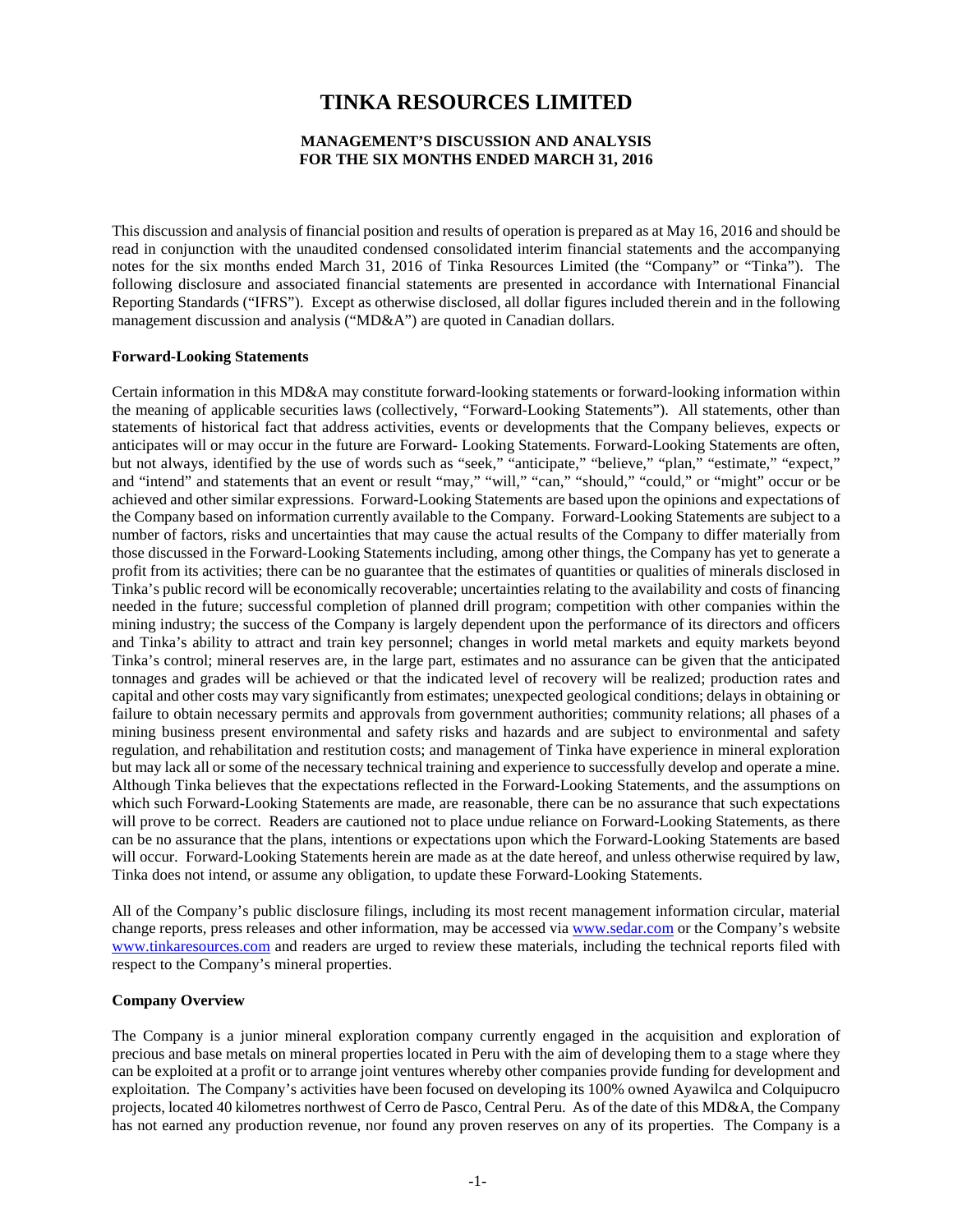reporting issuer in British Columbia and Alberta and trades on the TSX Venture Exchange ("TSXV") as a Tier 1 issuer, under the symbol "TK", on the Frankfurt Exchange under the symbol "TLD", and on the OTCPink under the symbol "TKRFF".

# **Exploration Projects, Peru**

As of the date of this MD&A, Tinka has 100% ownership of 51 granted mining concessions covering 11,340 hectares at the Company's flagship Ayawilca polymetallic project in central Peru. There are also 4 mining concession applications at Ayawilca, covering 3,000 hectares. In addition, Tinka has 4 mining concessions covering 3,100 hectares elsewhere in Peru.

The Ayawilca zinc-tin-silver project is the Company's flagship project, located 200 kilometres northeast of Lima within the Department of Pasco. The project is at elevations of between 3,800 and 4,400 metres, 40 kilometres northwest of the Cerro de Pasco zinc-lead-silver mine and 100 kilometres southeast of the giant Antamina copper-zinc mine. The principal focus at the Ayawilca project is zinc exploration and development - zinc occurs as sulphide chimney and manto replacement bodies in limestone accompanied with significant quantities of indium, lead and silver. Tin (as cassiterite) -copper-silver mineralization occurs separately and beneath the zinc in a flat-lying 'manto' zone. Two kilometres north of the zinc resource, a silver oxide zone at Colquipucro is a potential starter pit mining opportunity, with mineralization from surface within weathered, oxidized sandstones.

## *Ayawilca Zinc - Tin Project*

## *Inferred Mineral Resource Estimate*

In February 2015 the Company announced an initial Mineral Resource estimate for its 100% owned Ayawilca zinc (Zn) - indium (In) - silver (Ag) - lead (Pb) deposi[t \(PR February 26 2015\)](http://www.tinkaresources.com/news/00-00-tinka-announces-initial-inferred-zinc-resource-of-13-3-million-tonnes-grading-7-697874). The Inferred Mineral Resource at Ayawilca occurs in three separate zones (West, Central, and East), all of which remain open. The Mineral Resources were estimated by Roscoe Postle Associates ("RPA") of Toronto, Canada. Highlights of the resource estimate are:

- Inferred Mineral Resource of 13.3 million tonnes grading 7.7 % zinc equivalent, containing;
	- 1.7 billion pounds of Zn;
	- 909,000 kilograms of In;
	- 5.8 million ounces of Ag; and
	- 55 million pounds of Pb.

Mineral Resources at Ayawilca are reported on the basis of a possible underground mining scenario at a cut-off NSR value of US \$60/t (Table 1) using the drill results available to February 23, 2015. No Mineral Reserves have yet been estimated at Ayawilca.

| Zone         | Tonnage | Zn    | Zn Eq. | Pb     | In    | Ag    | Zn<br>(Mlb) | Pb<br>(Mlb) | In      | Ag    |
|--------------|---------|-------|--------|--------|-------|-------|-------------|-------------|---------|-------|
|              | (Mt)    | (9/0) | $(\%)$ | $(\%)$ | (g/t) | (g/t) |             |             | (kg)    | (Moz) |
| West         | 5.7     | 6.7   | 8.9    | 0.2    | 81    | 15    | 846         | 22          | 459,000 | 2.7   |
| Central      | 2.2     | 5.0   | 6.8    | 0.1    | 73    |       | 248         |             | 163.000 | 0.5   |
| East         | 5.4     | 5.3   | 6.8    | 0.3    | 53    | 15    | 625         | 31          | 287,000 | 2.6   |
| <b>Total</b> | 13.3    | 5.9   | 7.7    | 0.2    | 68    | 14    | 1,719       | 55          | 909,000 | 5.8   |

**Table 1. Inferred Mineral Resources at Ayawilca as of February 23, 2015**

**Notes:**

1. CIM definitions were followed for Mineral Resources.

2. Mineral Resources are reported above an NSR cut-off value of US \$60 per tonne.

3. The NSR value was based on estimated metallurgical recoveries, assumed metal prices and smelter terms, which include payable factors, treatment charges, penalties, and refining charges. Metal price assumptions were: US \$1.20/lb Zn, US \$550/kg In, US \$24.00/oz Ag, and US \$1.10/lb Pb. Metal recovery assumptions were: 90% Zn, 75% In, 50% Ag, and 75% Pb. The NSR value for each block was calculated using the following NSR factors: US \$15.24 per % Zn, US \$5.57 per % Pb, US \$0.33 per gram In, and US \$0.34 per gram Ag.

4. The zinc equivalent (Zn Eq.%) value was calculated using the following formula:

Zn Eq.(%) =  $[Zn(\%)$ \*US \$15.24+Pb(%)\*US \$5.57+In(g/t)\*US \$0.33+Ag (g/t)\*US \$0.34|/ US \$15.24

5. Numbers may not add due to rounding.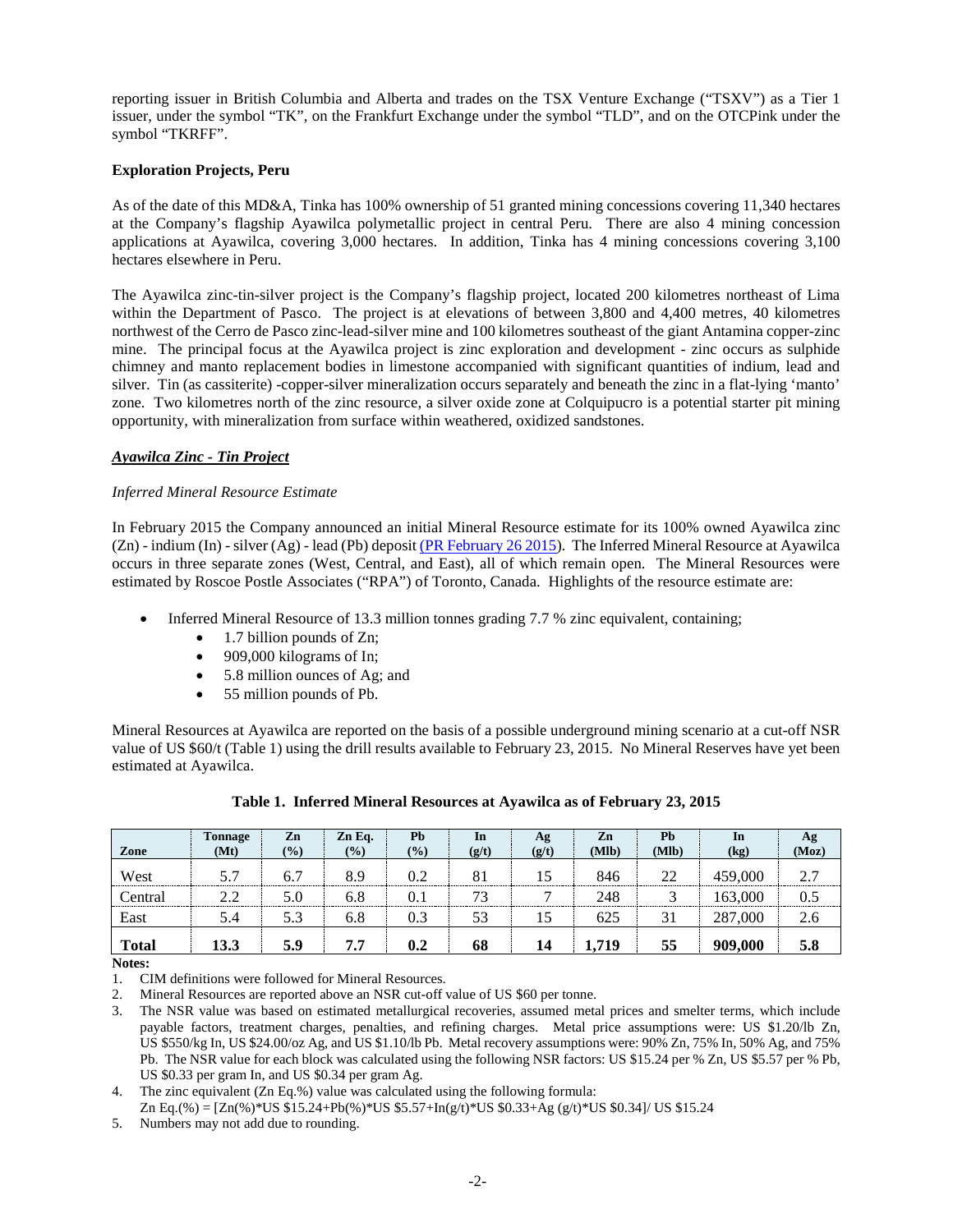The drill database included 18,634 metres in 43 drill holes. A set of cross-sections and level plans were interpreted to construct three-dimensional wireframe models at an NSR cut-off value of US \$60/t. Prior to compositing to two metre lengths, high Zn, In, and Ag values were cut to 25%, 500 g/t, and 100 g/t, respectively. Block model grades within the wireframe models were interpolated by inverse distance cubed. Density was estimated to be 3.55  $t/m<sup>3</sup>$  using 21 density measurements located within the wireframe models.

Readers are encouraged to read the entire technical report entitled "Technical Report on the Mineral Resource Estimate for the Ayawilca-Colquipucro Property, Department of Pasco, Peru", dated March 25, 2015 which can be found under the Company's profile on SEDAR at [http://www.sedar.com](http://www.sedar.com/) or on the Company's website at [http://www.tinkaresources.com](http://www.tinkaresources.com/) .

## *Geology of Ayawilca*

Zinc mineralization at Ayawilca occurs as massive to semi-massive sulphide replacements of Mesozoic limestone up to 250 metres thick (Pucara Group). The zinc mineralization is interpreted to be hosted by gently-dipping replacement bodies or "mantos", with feeders which are sub-vertical to steeply-south dipping. The zinc occurs as sulphide impregnations (sphalerite) accompanied by pyrite, pyrrhotite, chlorite, iron carbonate, and/or magnetite. Minor sulphides include galena, chalcopyrite, and arsenopyrite. The Pucara limestone is overlain by a 150 metre thick sequence of Cretaceous sandstone (Goyllarisquizga Group). The sandstone largely forms a barren cap to the mineralization, although narrow sphalerite-rich veins (<1 - 3 metres across) cut the sandstone and occasionally outcrop at the surface.

Massive to semi-massive pyrrhotite mantos, which occur at or near the base of the Pucara Group limestone, host the tin and copper mineralization. The pyrrhotite bodies are magnetic, and are the main source of the strong geophysical anomalies. The pyrrhotite-tin-copper mantos vary in thickness from a few metres to up to 50 metres thick. Sulphide stockwork veins occur beneath the mantos hosted within the underlying metamorphic rocks (Excelsior Group). Based on a mineralogical study of eight tin-bearing samples from seven drill holes [\(PR November 25, 2014\)](http://www.tinkaresources.com/news/00-00-tinka-discovers-tin-copper-mineralization-beneath-high-grade-zinc-at-ayawilca-685156), tin at Ayawilca occurs predominantly as cassiterite (tin oxide)**,** the most common ore mineral of tin, with minor stannite (tin-copper sulphide). Almost half of the cassiterite was coarse-grained ( $> 0.3$  mm), providing the opportunity for possible gravity separation of the coarser tin fractions in any future mining operation. Copper is predominantly chalcopyrite.

# *Drill Permits for 2016*

The Company has requested an extension of the drill permits to allow drill testing of further areas including Chaucha, South Ayawilca, North Ayawilca, and Zone 3. Relationships with the local communities continue to be positive and mutually beneficial. The Environmental Impact Assessment (semi-detailed) studies for the Ayawilca project extensions were submitted to the authorities in early 2016. The Company expects the extended permits to be granted during the second half of 2016.

## *New Results this Quarter - Regional Exploration*

Highlights of selective rock chip samples at Yanapizgo, 2 kilometres south of the Ayawilca zinc resource, include:

- 8.8% zinc, 19.0% lead, 511 g/t silver over 0.8 metres;
- 8.0% zinc, 3.8% lead, 130 g/t silver over 0.8 metres, and
- 7.9% zinc,  $3.5\%$  lead,  $81$  g/t silver over 0.8 metres.

Preliminary surface mapping at Yanapizgo has discovered base metal sulphide mineralization over a north-south strike length of approximately 350 metres, sampled along a cliff face. The thickness of the mineralization is yet to be determined, while further surface mapping and sampling is continuing. The Company believes the mineralization at Yanapizgo could be related to the Ayawilca zinc resource 2 kilometres away, as the mineralization occurs within the same sedimentary stratigraphy.

At the Tambillo prospect, 10 kilometres north of the Ayawilca zinc resource and still within Tinka's mining concessions, massive pyrite mineralization has been identified in outcrops of sandstone over 400 by 300 metres. Tambillo is believed to be prospective for zinc and tin mineralization beneath the outcropping pyrite. Further geophysical surveys are planned for Tambillo, prior to a decision on drilling.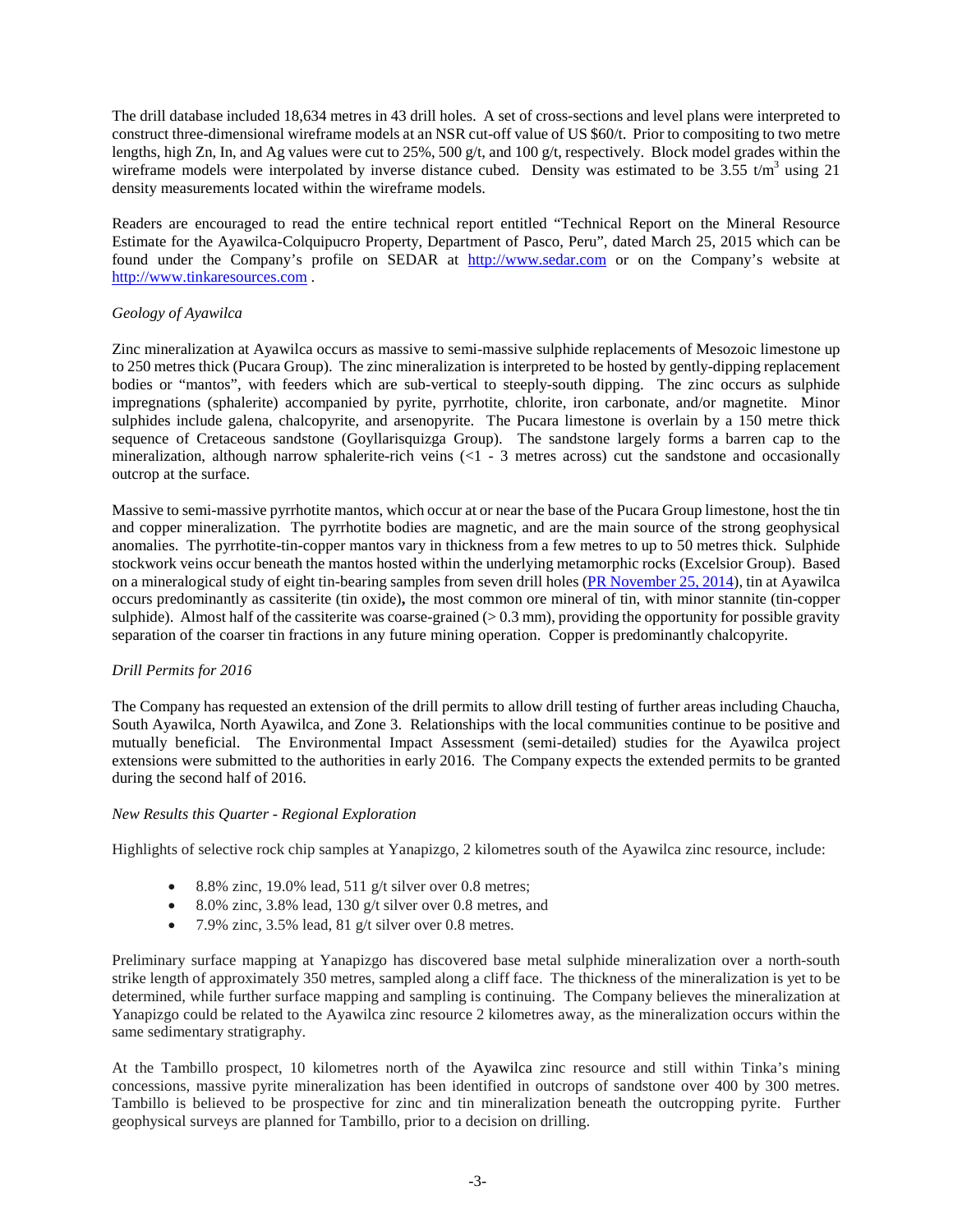## *Upcoming Exploration for 2016*

Resource upgrades for the zinc mineralization are being worked upon, and are expected to be released during 2016 once the interpretations are completed. An initial resource estimate is also expected for the tin-copper mineralization. Metallurgical tests are underway for both zinc-rich and tin-rich mineralization styles.

In early June, the Company is expecting to carry out airborne magnetic surveys across its entire  $140 \text{ km}^2$  contiguous tenement package. Only 15% of the tenement package has been covered with geophysics to date. Further resource expansion drilling is planned for Ayawilca during the  $2<sup>nd</sup>$  half of 2016.

## *2015 Drill Results (post-Feb 2015 Resource)*

Tinka completed a drill program consisting of 8,918 metres in 23 diamond drill holes at Ayawilca from August to December 2015, with the purpose of extending the zinc resources and testing the tin-copper potential at depth. With the completion of the 2015 holes, Tinka has now drilled 27,674 metres in 77 diamond drill holes in total at Ayawilca. Drilling in 2015 successfully increased the footprint of the zinc mineralization, and continues to show that Ayawilca is a large base metals discovery. Zinc mineralization still remains open to the south, southwest, and northeast. In addition, significant tin mineralization was intersected in several drill holes.

Both the zinc and tin-copper mineralization are interpreted to be generally gently-dipping, replacing favourable sedimentary units. The true widths of the intercepts, except in case of veins (marked) are believed to be at least 75% of the down-hole widths. Table 2 summarises all significant drill intercepts of the 2015 drill program.

| <b>Drillhole</b> | From<br>(m) | T <sub>0</sub><br>(m) | Int<br>(m) | Zn<br>(%) | Pb<br>$(\%)$ | Ag<br>(g/t)      | Cu<br>(%) | Sn<br>(%) | In<br>(g/t)      | <b>Prospect/Comment</b> |
|------------------|-------------|-----------------------|------------|-----------|--------------|------------------|-----------|-----------|------------------|-------------------------|
| A15-55           | 265.90      | 268.25                | 2.35       | 3.54      | 1.89         | 49               | 0.08      | 0.03      | 1                | Central Ayawilca        |
| and              | 308.40      | 314.90                | 6.50       | 2.03      | 2.89         | 72               | 0.09      | 0.02      | $\leq 1$         |                         |
| and              | 389.55      | 407.30                | 17.75      | 1.34      | 0.01         | 1                | 0.01      | $\bf{0}$  | 38               |                         |
| and              | 411.60      | 424.60                | 13.00      | 0.19      | 0.01         | 5                | 0.11      | 0.74      | 7                |                         |
| including        | 420.65      | 424.60                | 3.95       | 0.07      | $0.01$       | $\overline{7}$   | 0.23      | 2.02      | 5                |                         |
| and              | 454.60      | 458.30                | 3.70       | 2.82      | $0.01$       | $\boldsymbol{2}$ | 0.05      | 0.05      | 14               |                         |
| A15-54           | 95.90       | 101.70                | 5.80       | 8.89      | 0.05         | 26               | 0.05      | $0.01$    | 2.5              | West Ayawilca           |
| including        | 95.90       | 97.50                 | 1.60       | 28.14     | 0.04         | 76               | 0.12      | 0.01      | 8                |                         |
| and              | 107.00      | 118.20                | 11.20      | 4.81      | 0.03         | 22               | 0.03      | $0.01$    | $\mathbf{3}$     | vein                    |
| including        | 113.90      | 114.40                | 0.50       | 33.37     | 0.23         | 152              | 0.17      | 0.01      | $\overline{7}$   |                         |
| including        | 107.00      | 107.50                | 0.50       | 13.97     | 0.07         | 39               | 0.13      | $0.01$    | $\mathcal{I}$    |                         |
| including        | 115.20      | 115.80                | 0.60       | 22.67     | 0.15         | 147              | 0.17      | 0.01      | 6                |                         |
| including        | 117.70      | 118.20                | 0.50       | 18.32     | 0.06         | 53               | 0.12      | 0.01      | 24               |                         |
| and              | 138.50      | 141.70                | 3.20       | 9.96      | 0.62         | 84               | 0.04      | < 0.01    | $\mathbf{1}$     | vein                    |
| including        | 138.50      | 139.10                | 0.60       | 27.93     | 2.22         | 230              | 0.08      | $0.01$    | $\boldsymbol{I}$ |                         |
| and              | 162.00      | 180.00                | 18.00      | 3.71      | 0.89         | 65               | 0.02      | $0.01$    | $\mathbf{1}$     | vein                    |
| including        | 168.40      | 168.90                | 0.50       | 37.43     | 0.19         | 134              | 0.23      | $0.01$    | 9                |                         |
| and              | 193.60      | 194.10                | 0.50       | 14.53     | 0.10         | 102              | 0.09      | $0.01$    | $\overline{4}$   |                         |
| and              | 200.40      | 205.20                | 4.80       | 3.00      | 0.08         | 19               | 0.02      | $0.01$    | 5                |                         |
| including        | 202.80      | 203.30                | 0.50       | 16.31     | 0.10         | 69               | 0.07      | $0.01$    | 42               |                         |
| A15-53           | 128.00      | 132.00                | 4.00       | 7.63      | $0.01$       | 13               | $0.01$    | $0.01$    | $\mathbf{1}$     | South-Central Ayawilca  |
| including        | 128.00      | 130.00                | 2.00       | 12.26     | 0.01         | 20               | 0.01      | $0.01$    | $\overline{2}$   |                         |
| and              | 160.00      | 164.00                | 4.00       | 4.45      | 0.03         | 16               | $0.01$    | $0.01$    | $\overline{7}$   |                         |
| and              | 190.00      | 191.40                | 1.40       | 0.75      | 1.35         | 240              | $0.01$    | $0.01$    | $\leq$ 1         |                         |
| and              | 344.20      | 360.7                 | 16.5       | 5.45      | 0.02         | 11               | 0.12      | 0.05      | 92               |                         |
| including        | 353.90      | 360.7                 | 6.8        | 8.17      | 0.02         | 12               | 0.09      | 0.08      | 117              |                         |
| and              | 380.30      | 389.00                | 8.70       | 4.36      | 0.14         | 9                | 0.04      | 0.1       | 8                |                         |

# **Table 2. Highlights of 2015 Drill Results at Ayawilca**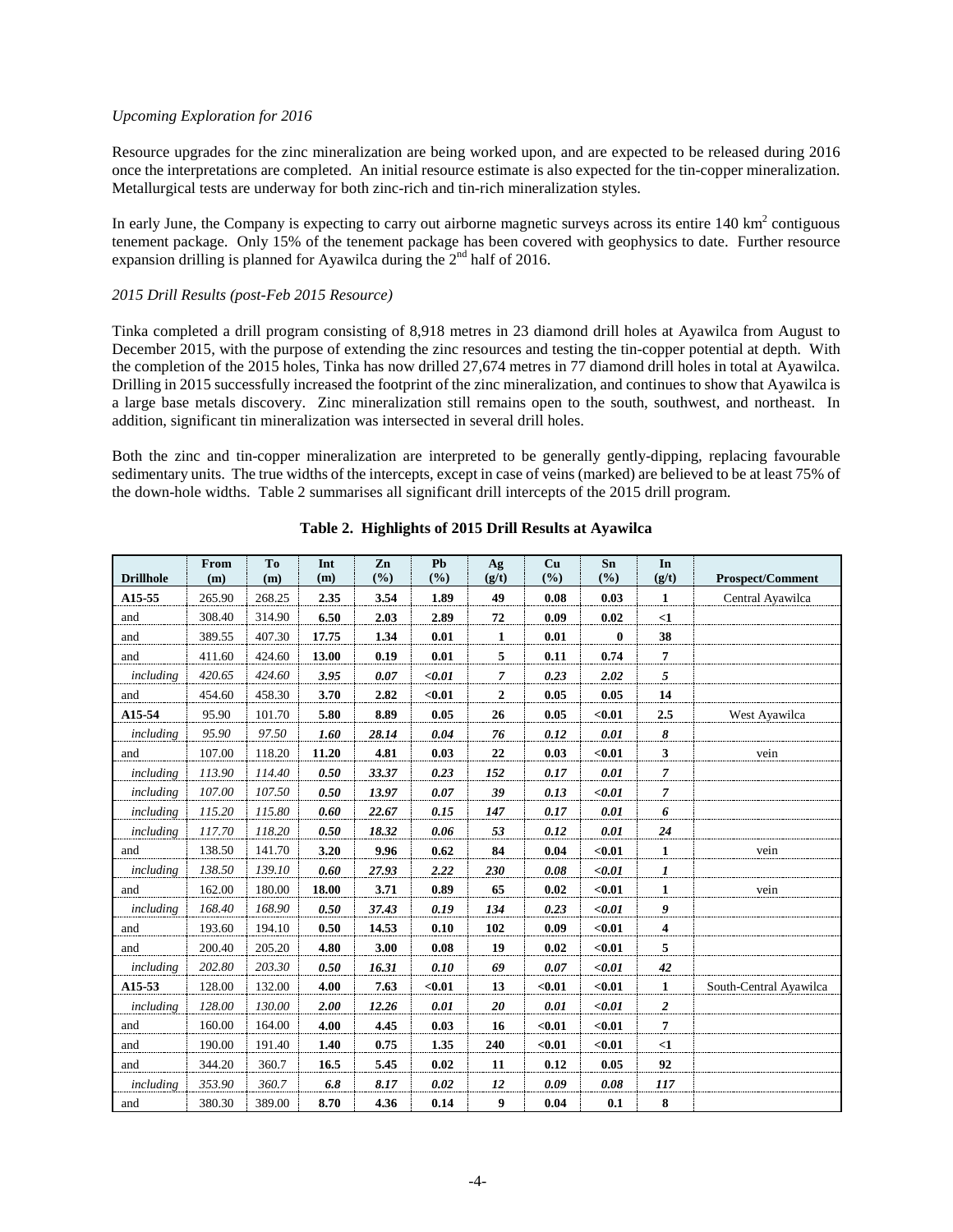| <b>Drillhole</b> | From<br>(m) | To<br>(m) | Int<br>(m) | Zn<br>(%) | P <sub>b</sub><br>(%) | Ag<br>(g/t)      | Cu<br>(%) | S <sub>n</sub><br>(%) | In<br>(g/t)             | <b>Prospect/Comment</b> |
|------------------|-------------|-----------|------------|-----------|-----------------------|------------------|-----------|-----------------------|-------------------------|-------------------------|
| A15-52           | 192.00      | 192.60    | 0.60       | 10.23     | 4.06                  | 161              | 0.05      | 0.03                  | 152                     | South-Central Ayawilca  |
| and              | 198.50      | 202.10    | 3.60       | 2.06      | 0.02                  | 5                | 0.01      | $0.01$                | 27                      |                         |
| and              | 232.00      | 246.10    | 14.10      | 1.88      | 1.69                  | 27               | 0.05      | 0.03                  | $\leq 1$                |                         |
| and              | 270.60      | 274.95    | 4.35       | 6.38      | 0.61                  | 14               | 0.05      | 0.05                  | $\leq$ 1                |                         |
| and              | 306.1       | 324.7     | 18.6       | 4.38      | 0.03                  | 4                | 0.06      | 0.06                  | 81                      |                         |
| including        | 319.9       | 321.5     | 1.6        | 11.13     | 0.02                  | 7                | 0.13      | 0.07                  | 280                     |                         |
| and              | 356.10      | 361.20    | 5.10       | 0.28      | $0.01$                | 24               | 0.33      | 1.21                  | 17                      |                         |
| including        | 359.00      | 359.85    | 0.85       | 0.34      | $0.01$                | 38               | 0.53      | 5.26                  | 25                      |                         |
| and              | 364.00      | 387.00    | 23.00      | 2.77      | 0.06                  | 6                | 0.02      | 0.03                  | 43                      |                         |
| including        | 370.30      | 371.25    | 0.95       | 16.59     | 0.04                  | 10               | 0.05      | 0.04                  | 301                     |                         |
| and              | 394.20      | 400.70    | 6.50       | 3.09      | 0.01                  | 3                | 0.04      | 0.12                  | 18                      |                         |
| A15-51           | 376.00      | 380.10    | 4.10       | 3.05      | 0.03                  | $\overline{1}$   | $0.01$    | $0.01$                | 93                      | East Ayawilca           |
| A15-50           | 384.60      | 392.60    | 8.00       | 1.97      | $0.01$                | 1                | 0.01      | $0.01$                | 13                      | East Ayawilca           |
| A15-49           | 30.90       | 31.70     | 0.80       | 7.56      | 0.73                  | 50               | 0.04      | 0.03                  | 40                      | Central-East Ayawilca   |
| and              | 84.50       | 85.00     | 0.50       | 19.60     | 0.14                  | 59               | 0.12      | 0.01                  | 83                      |                         |
| and              | 167.70      | 174.20    | 6.50       | 1.15      | 0.85                  | 87               | 0.05      | 0.19                  | $\leq$ 1                |                         |
| and              | 279.70      | 288.00    | 8.30       | 3.57      | 2.07                  | 28               | 0.03      | 0.06                  | 5                       |                         |
| and              | 302.00      | 309.80    | 7.80       | 2.49      | 1.45                  | 25               | 0.02      | 0.03                  | $<$ 1                   |                         |
| and              | 393.90      | 403.40    | 9.5        | 0.39      | 0.02                  | 12               | 0.26      | $\bf 0.88$            | $\bf 8$                 |                         |
| including        | 396.60      | 399.00    | 2.4        | 0.03      | $0.01$                | 8                | 0.43      | 2.39                  | 6                       |                         |
| A15-47           | 152.30      | 154.65    | 2.35       | 0.24      | 0.20                  | 210              | $0.01\,$  | $0.01$                | $<$ 1                   | vein                    |
| and              | 178.35      | 179.00    | 0.65       | 5.21      | 5.87                  | 133              | 0.07      | $0.01$                | $<$ 1                   | West-Central Ayawilca   |
| and              | 386.00      | 390.00    | 4.00       | 3.64      | $0.01$                | 1                | 0.02      | 0.05                  | $\overline{\mathbf{4}}$ |                         |
| and              | 396.00      | 398.50    | 2.50       | 5.14      | $0.01$                | 10               | 0.10      | 0.13                  | 210                     |                         |
| A15-46           | 99.20       | 101.30    | 2.10       | 37.25     | 2.29                  | 255              | 0.15      | 0.04                  | 347                     | vein                    |
| and              | 185.70      | 192.00    | 6.30       | 3.10      | 0.01                  | 5                | 0.01      | $0.01$                | $\boldsymbol{9}$        | West-Central Ayawilca   |
| and              | 230.70      | 231.20    | 0.50       | 6.23      | 9.92                  | 308              | 0.26      | 0.03                  | 1                       |                         |
| and              | 246.50      | 248.00    | 1.50       | 3.41      | 2.49                  | 97               | 0.14      | $0.01$                | $\mathbf{1}$            |                         |
| A15-45           | 109.40      | 109.90    | 0.50       | 10.75     | 0.12                  | 36               | 0.03      | 0.04                  | 73                      | Central Ayawilca        |
| and              | 115.40      | 115.90    | 0.50       | 17.69     | 0.08                  | 33               | 0.03      | $0.01$                | 45                      |                         |
| and              | 168.20      | 174.50    | 6.30       | 2.12      | 0.02                  | $\boldsymbol{2}$ | $0.01$    | $0.01$                | 16                      |                         |
| and              | 308.00      | 314.00    | 6.00       | 2.30      | 0.91                  | 13               | 0.04      | $0.01$                | $\mathbf{1}$            |                         |
| and              | 344.00      | 350.00    | 6.00       | 2.36      | 0.53                  | ${\bf 8}$        | 0.01      | 0.07                  | $\mathbf{1}$            |                         |
| and              | 367.25      | 376.00    | 8.75       | 3.00      | 0.17                  | 5                | 0.02      | 0.04                  | 12                      |                         |
| including        | 373.00      | 374.40    | 1.40       | 8.96      | 0.05                  | 11               | 0.07      | 0.03                  | 6                       |                         |
| and              | 381.80      | 384.50    | 2.70       | 5.47      | 0.08                  | 5                | 0.00      | 0.05                  | $\overline{7}$          |                         |
| A15-44           | 172.80      | 178.70    | 4.90       | 3.21      | 0.06                  | 23               | 0.02      | $0.01$                | 28                      | South-Central Ayawilca  |
| and              | 305.90      | 310.90    | 5.00       | 2.80      | 0.02                  | 6                | 0.04      | $0.01$                | 23                      |                         |
| and              | 350.55      | 365.40    | 14.85      | 0.46      | $0.01$                | <b>26</b>        | 0.36      | 1.10                  | 15                      |                         |
| including        | 358.00      | 363.65    | 5.65       | $0.05\,$  | $0.01$                | 47               | 0.56      | 2.16                  | 16                      |                         |
| A15-43           | 130.70      | 134.00    | 3.30       | 14.87     | 0.07                  | 23               | 0.05      | $0.04\,$              | 99                      | vein                    |
| and              | 151.30      | 156.10    | 4.80       | 2.24      | 1.08                  | 16               | 0.02      | $0.01$                | $\leq$ 1                | Central Ayawilca        |
| and              | 177.20      | 206.50    | 29.30      | 2.16      | 0.31                  | $\overline{7}$   | 0.01      | $0.01$                | $\bf 27$                |                         |
| and              | 221.00      | 252.30    | 31.30      | 2.63      | 0.01                  | 5                | 0.08      | $0.01$                | 52                      |                         |
| including        | 222.50      | 226.00    | 3.50       | 4.74      | $0.01$                | $\boldsymbol{4}$ | 0.02      | $0.01$                | 63                      |                         |
| and              | 281.90      | 329.60    | 47.70      | 0.08      | 0.00                  | 4                | 0.20      | 0.47                  | $\boldsymbol{4}$        |                         |
| including        | 314.00      | 320.00    | 6.00       | 0.01      | 0.00                  | 10               | 0.52      | 1.28                  | 6                       |                         |
| A15-42           | 78.00       | 82.00     | 4.00       | 2.80      | 0.02                  | 12               | $0.02\,$  | $0.01$                | $\mathbf{1}$            | West Ayawilca           |
| and              | 110.00      | 116.50    | 6.50       | 3.03      | 0.01                  | 7                | 0.01      | $0.01$                | $\leq$ 1                |                         |
| including        | 115.40      | 116.50    | 1.10       | 13.02     | 0.04                  | 17               | 0.04      | < 0.01                | $\mathbf{I}$            |                         |
| and              | 170.00      | 176.00    | 6.00       | 1.74      | 1.03                  | 112              | 0.03      | $0.01$                | $<$ 1                   |                         |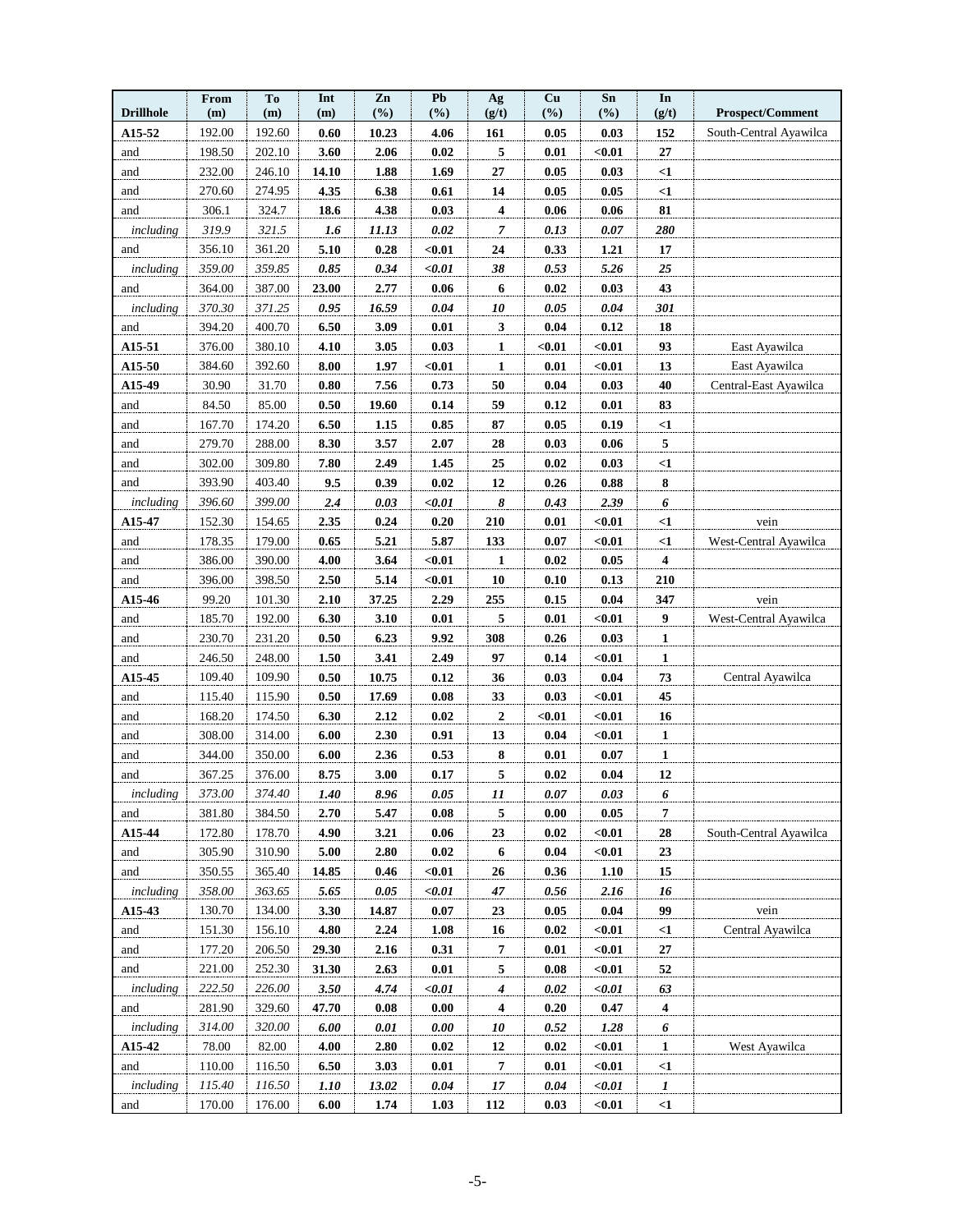| <b>Drillhole</b> | From<br>(m) | To<br>(m) | Int<br>(m) | Zn<br>(%) | Pb<br>$(\%)$ | Ag<br>(g/t)             | Cu<br>(%) | Sn<br>(%)           | In<br>(g/t)      | <b>Prospect/Comment</b> |
|------------------|-------------|-----------|------------|-----------|--------------|-------------------------|-----------|---------------------|------------------|-------------------------|
| A15-41           | 82.40       | 86.00     | 3.60       | 15.35     | 0.06         | 31                      | 0.05      | 0.01                | 103              | vein                    |
| including        | 82.40       | 84.30     | 1.90       | 28.08     | 0.04         | 45                      | 0.10      | $0.02\,$            | 190              | Central Ayawilca        |
| and              | 233.70      | 242.70    | 9.00       | 4.31      | 1.25         | 29                      | 0.06      | 0.01                | 1                |                         |
| and              | 268.10      | 273.40    | 5.30       | 4.35      | 0.45         | 9                       | 0.03      | 0.01                | 3                |                         |
| and              | 286.50      | 294.50    | 8.00       | 1.43      | 0.29         | 8                       | 0.01      | 0.02                | 5                |                         |
| and              | 306.00      | 308.40    | 2.40       | 6.71      | 0.01         | 3                       | 0.06      | 0.03                | 172              |                         |
| and              | 310.00      | 354.00    | 44.00      | 0.18      | 0.01         | 4                       | 0.13      | 0.03                | $\boldsymbol{7}$ |                         |
| A15-40           | 55.00       | 62.00     | 7.00       | 3.89      | $0.01$       | 3                       | $0.01$    | $0.01$              | 1                | South-Central Ayawilca  |
| and              | 201.60      | 223.50    | 21.90      | 1.89      | 0.18         | 8                       | 0.04      | 0.03                | 13               |                         |
| and              | 231.40      | 248.50    | 17.10      | 3.42      | 0.23         | 8                       | 0.05      | 0.03                | 62               |                         |
| including        | 233.80      | 241.75    | 7.95       | 5.31      | 0.04         | 9                       | 0.07      | 0.04                | 91               |                         |
| and              | 300.20      | 301.20    | 1.00       | 7.67      | 0.14         | 36                      | 0.06      | 0.02                | 140              |                         |
| and              | 326.20      | 378.5     | 52.3       | 0.32      | 0.03         | 15                      | 0.16      | $1.20$              | 9                |                         |
| including        | 328.00      | 341.00    | 13.00      | 0.05      | $0.01$       | 12                      | 0.25      | 2.94                | 8                |                         |
| including        | 330.00      | 332.50    | 2.50       | 0.02      | $0.01$       | 10                      | 0.18      | 8.81                | 4                |                         |
| A15-39           | 182.60      | 183.60    | 1.00       | 9.64      | 0.01         | 10                      | 0.03      | $0.01$              | 23               | South-Central Ayawilca  |
| and              | 294.80      | 303.20    | 8.40       | 3.29      | 0.13         | 9                       | 0.01      | 0.06                | 56               |                         |
| and              | 320.00      | 350.00    | 30.00      | 3.53      | 0.10         | 7                       | 0.01      | 0.08                | 50               |                         |
| including        | 329.25      | 331.00    | 1.75       | 18.87     | 0.01         | 27                      | 0.01      | 0.07                | 226              |                         |
| and              | 370.00      | 452.00    | 82.00      | 0.01      | $0.01$       | 5                       | 0.22      | 0.33                | $\mathbf{3}$     |                         |
| including        | 370.00      | 420.00    | 50.00      | 0.01      | $0.01$       | 6                       | 0.25      | 0.52                | $\mathfrak{z}$   |                         |
| including        | 380.00      | 388.00    | 8.00       | $0.01$    | $0.01$       | 3                       | 0.19      | 1.43                | $\boldsymbol{l}$ |                         |
| A15-38           | 236.60      | 280.00    | 43.40      | 3.65      | 0.08         | 13                      | 0.06      | $\boldsymbol{0.08}$ | 63               | Central-East Ayawilca   |
| including        | 268.00      | 278.00    | 10.00      | 5.90      | 0.02         | 16                      | 0.08      | 0.18                | 119              |                         |
| and              | 294.00      | 303.30    | 9.30       | 4.20      | 0.02         | 5                       | 0.03      | 0.11                | 31               |                         |
| and              | 312.00      | 328.00    | 16.00      | 1.83      | $0.01$       | $\mathbf{1}$            | 0.03      | $0.06\,$            | 46               |                         |
| and              | 354.00      | 360.70    | 6.70       | 2.25      | $0.01$       | $\mathbf{2}$            | 0.05      | 0.04                | 46               |                         |
| and              | 372.70      | 379.00    | 6.30       | 2.46      | $0.01$       | $\overline{1}$          | 0.02      | 0.1                 | 22               |                         |
| and              | 379.00      | 388.00    | 9.00       | 0.04      | $0.01$       | 4                       | 0.26      | 0.04                | 5                |                         |
| A15-37           | 84.00       | 89.60     | 5.60       | 3.12      | 0.33         | 26                      | 0.02      | $0.01$              | 50               | East Ayawilca           |
| and              | 475.50      | 481.90    | 6.40       | 4.16      | 0.74         | 25                      | 0.03      | $0.01$              | 53               |                         |
| A15-36           | 79.70       | 87.00     | 7.30       | 7.10      | 1.29         | 194                     | 0.12      | $0.01$              | 53               | vein                    |
| and              | 344.50      | 354.00    | 9.50       | 4.00      | 0.01         | $\mathbf{2}$            | 0.05      | 0.07                | 74               |                         |
| and              | 360.00      | 399.35    | 39.35      | 0.27      | 0.06         | 19                      | 0.11      | 0.21                | 26               |                         |
| A15-35           | 162.00      | 190.00    | 28.00      | 3.26      | 0.78         | ${\bf 25}$              | 0.06      | 0.06                | 10               | Central-East Ayawilca   |
| and              | 196.00      | 246.00    | 50.00      | 2.97      | 0.33         | $\bf{12}$               | 0.02      | 0.1                 | 31               |                         |
| including        | $202.00\,$  | 216.00    | 14.00      | 3.78      | 0.04         | $\overline{6}$          | 0.02      | 0.1                 | 19               |                         |
| including        | 238.00      | 246.00    | 8.00       | 4.74      | 0.06         | 19                      | 0.05      | 0.17                | 67               |                         |
| and              | 262.00      | 302.00    | 40.00      | 2.26      | 0.03         | $\overline{\mathbf{3}}$ | 0.02      | $0.01$              | 9                |                         |
| including        | 288.00      | 296.00    | 8.00       | 3.53      | 0.04         | $\frac{8}{3}$           | 0.06      | $0.01$              | $\overline{6}$   |                         |
| and              | 340.00      | 354.15    | 14.15      | 0.31      | 0.00         | 1                       | 0.16      | 0.36                | 12               |                         |
| A15-34           | 98.00       | 99.30     | 1.30       | 5.64      | 0.18         | 92                      | 0.14      | $0.01$              | 138              | East Ayawilca           |
| and              | 364.00      | 368.00    | 4.00       | 1.50      | 0.12         | $\boldsymbol{6}$        | 0.02      | $0.01$              | $\leq$ 1         |                         |
| and              | 418.00      | 426.00    | 8.00       | 1.41      | 0.22         | 8                       | 0.02      | 0.01                | 5                |                         |

# *Drill Results for Tin*

The drill program during 2015 also discovered some significant new zones for tin mineralization, generally associated with pyrrhotite-rich mantos near the base of the limestone, typically starting a few metres beneath the zinc mineralization. Highlights of the tin drill intersections include:

• A15-40 (Central Ayawilca): 52.3 metres at 1.2% tin and 0.16% copper from 326.2 metres depth, including 2.5 metres at 8.81% tin and 0.18% copper from 330 metres depth;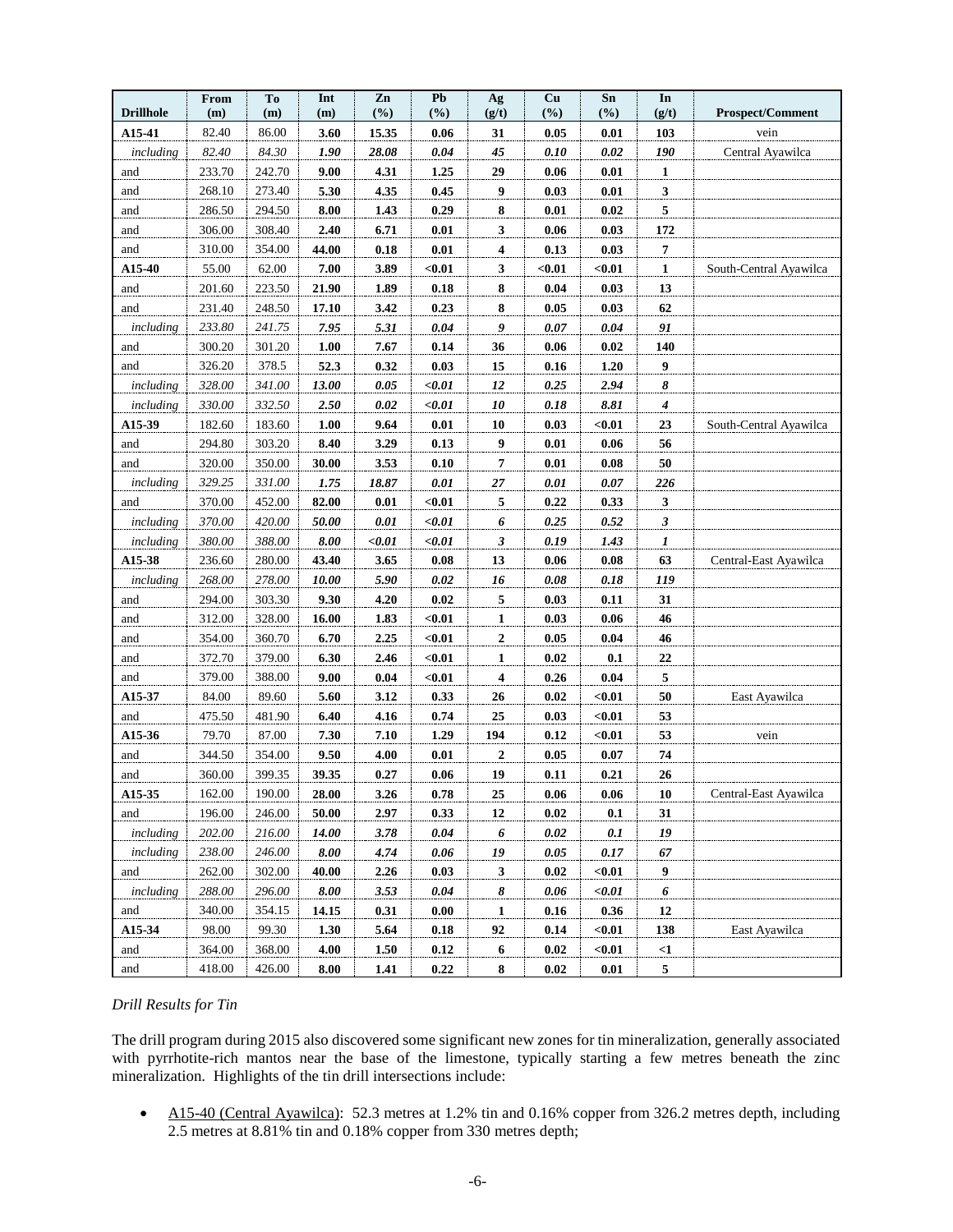• A15-39 (Central Ayawilca): 50.0 metres at 0.52% tin and 0.25% copper from 370.0 metres depth.

## *Drill Results 2011 to 2014*

Between 2011 and 2014, Tinka drilled 18,756 metres in 54 diamond drill holes at Ayawilca. These results were used to estimate the initial Ayawilca Inferred Mineral Resource in February 2015. The results are summarized in Table 3.

Some key drill intersections for zinc included:

- A13-05 (West Ayawilca): 212.9 metres at 5.3 % zinc & 83 grams per tonne  $(g/t)$  indium from 130.3 metres depth, including 16.0 metres at 18.1 % zinc & 120 g/t indium from 150.0 metres depth, and 10.0 metres at 12.9 % zinc & 670 g/t indium from 316.0 metres depth;
- A12-08 (Central Ayawilca): 36.5 metres at 6.5 % zinc & 63 g/t indium from 162.0 metres depth, and 38.0 metres at 4.6 % zinc & 117 g/t indium from 266.0 metres depth;
- A14-18 (East Ayawilca): 28.8 metres at 5.6 % zinc & 27 g/t indium from 331.2 metres depth, and 36.9 metres at 5.6 % zinc & 14 g/t indium from 375.1 metres depth;

| <b>Drillhole</b> | From<br>(m) | To<br>(m) | Int<br>(m) | Zn<br>(%) | <b>Pb</b><br>(%) | Ag<br>(g/t)             | Cu<br>(%) | Sn<br>(9/0) | In<br>(g/t)    | <b>Prospect / Comment</b> |
|------------------|-------------|-----------|------------|-----------|------------------|-------------------------|-----------|-------------|----------------|---------------------------|
| <b>CDD46</b>     | 252.00      | 262.50    | 10.50      |           |                  | 3                       | 0.10      | 0.82        |                | North Ayawilca            |
| and              | 274.00      | 282.90    | 8.90       | 1.56      | 0.25             | 9                       | 0.01      |             | 17             |                           |
| A14-33           | 92.00       | 95.40     | 3.40       | 4.99      | 0.23             | 27                      | 0.03      | 1.56        | 6              | West Ayawilca             |
| and              | 114.00      | 120.00    | 6.00       | 1.14      | 0.06             | 19                      | 0.01      |             | $\mathbf{1}$   |                           |
| and              | 131.50      | 136.00    | 4.50       | 2.49      | 0.28             | 33                      | 0.02      |             | $\mathbf{1}$   |                           |
| and              | 184.00      | 206.00    | 22.00      | 1.62      | 1.04             | 22                      | 0.02      |             |                |                           |
| and              | 268.00      | 345.10    | 77.10      | 4.02      | 0.03             | $\overline{\mathbf{4}}$ | 0.01      |             | 22             |                           |
| including        | 270.90      | 279.70    | 8.80       | 13.49     | 0.13             | 11                      | 0.02      |             | 8              |                           |
| A14-32           | 203.30      | 218.00    | 14.70      | 3.23      | 0.69             | 18                      | 0.07      | 0.24        | 3              | West Ayawilca             |
| and              | 230.00      | 269.20    | 39.20      | 2.19      | 0.01             | 3                       | 0.02      |             | 10             |                           |
| A14-31           | 98.00       | 104.00    | 6.00       | 5.20      | 0.34             | 45                      | 0.02      |             | 43             | East Ayawilca             |
| and              | 200.00      | 212.00    | 12.00      | 5.16      | 1.81             | 97                      | 0.12      |             | 100            |                           |
| and              | 310.00      | 315.00    | 5.00       | 3.35      | 0.23             | 11                      | 0.03      |             | 25             |                           |
| and              | 322.10      | 325.50    | 3.40       | 14.82     | 0.27             | 10                      | 0.05      |             | 14             |                           |
| and              | 411.20      | 414.20    | 3.00       | 3.34      | 0.22             | 7                       | 0.02      |             | 10             |                           |
| A14-30           | 166.00      | 178.40    | 12.40      | 1.24      | 0.64             | 65                      | 0.02      |             | $\overline{2}$ | West Ayawilca             |
| and              | 236.00      | 248.00    | 12.00      | 1.00      | 0.98             | 61                      | 0.07      |             |                |                           |
| and              | 264.00      | 266.00    | 2.00       | 6.01      | 2.75             | 212                     | 0.30      |             |                |                           |
| A14-29           | 203.30      | 204.60    | 1.30       | 12.88     | 0.10             | 13                      | 0.10      |             | 130            | East Ayawilca             |
| and              | 321.40      | 329.80    | 8.40       | 5.86      | 0.06             | 7                       | 0.06      | 0.06        | 12             |                           |
| and              | 338.00      | 354.00    | 16.00      | 3.03      | 0.04             | 3                       | 0.01      |             | 22             |                           |
| and              | 400.00      | 442.00    | 42.00      | 3.25      | 0.28             | 15                      | 0.06      | 0.08        | 12             |                           |
| including        | 400.00      | 412.00    | 12.00      | 7.03      | 0.02             | 4                       | 0.08      | 0.07        | 10             |                           |
| A14-28           | 452.00      | 514.70    | 62.70      | 0.52      | 0.14             | 17                      | 0.17      | 0.26        | 7              | East Ayawilca             |
| including        | 489.20      | 500.00    | 10.80      |           |                  | 8                       | 0.15      | 0.62        |                |                           |
| A14-27           | 176.00      | 183.10    | 7.10       | 5.04      | 0.04             | 14                      | 0.01      |             |                | Central Ayawilca          |
| including        | 179.00      | 179.50    | 0.50       | 31.62     | 0.05             | 27                      | 0.05      |             |                |                           |
| and              | 338.50      | 348.00    | 9.50       | 4.14      | 0.12             | 6                       | 0.06      |             | 38             |                           |
| and              | 354.00      | 384.00    | 30.00      |           |                  | 6                       | 0.28      | 0.15        |                |                           |
| A14-26           | 207.50      | 230.00    | 22.50      | 2.82      | 2.04             | 61                      | 0.08      |             | 1              | West Ayawilca             |
| and              | 260.00      | 303.80    | 43.80      | 5.38      | 0.16             | 13                      | 0.04      |             | 86             |                           |
| including        | 292.00      | 303.80    | 11.80      | 13.89     | 0.04             | 22                      | 0.08      |             | 315            |                           |
|                  |             |           |            |           |                  |                         |           |             |                | West Ayawilca - No        |
| A14-25           | 228.00      | 249.50    | 21.50      | 1.85      | 0.28             | 10                      | 0.01      |             | <b>NA</b>      | recovery 249.5-251.3 m    |
| and              | 306.00      | 320.00    | 14.00      | 1.33      | 0.27             | 8                       | 0.01      |             | NA             |                           |

**Table 3. Highlights of drill results from Ayawilca 2011 to 2014**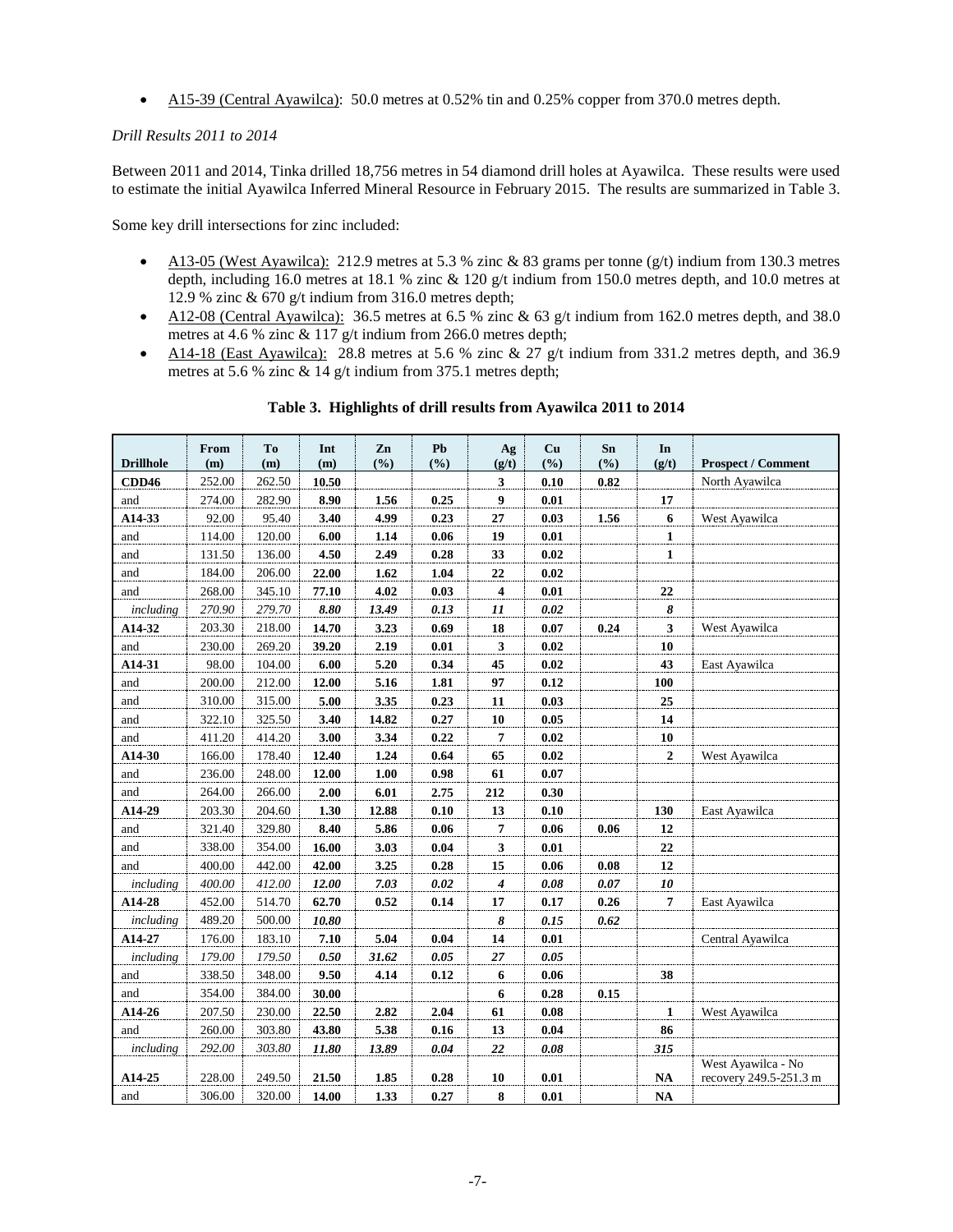| <b>Drillhole</b> | <b>From</b><br>(m) | To<br>(m)        | Int<br>(m)    | Zn<br>(%)    | Pb<br>(%)    | Ag<br>(g/t)    | Cu<br>(%)    | Sn<br>$(\%)$ | In<br>(g/t)      | <b>Prospect / Comment</b> |
|------------------|--------------------|------------------|---------------|--------------|--------------|----------------|--------------|--------------|------------------|---------------------------|
| A14-24           | 247.35             | 257.60           | 10.25         | 1.50         | 0.08         | 35             | 0.13         | 0.16         | 22               | East Ayawilca             |
| and              | 267.00             | 272.20           | 5.2           | 3.95         | 0.01         | 6              | 0.05         |              | 158              |                           |
| and              | 306.80             | 308.00           | 1.20          | 10.43        | 0.12         | 19             | 0.14         |              | 221              |                           |
| and              | 319.50             | 366.00           | 46.50         | 3.97         | 0.36         | 30             | 0.01         |              | 88               |                           |
| and              | 389.40             | 397.10           | 7.70          | 5.14         | 0.61         | 31             | 0.01         |              | 57               |                           |
| and              | 397.10             | 402.00           | 4.90          |              |              | 17             | 0.43         | 0.89         |                  |                           |
| and              | 448.00             | 450.00           | 2.00          | 0.50         | 0.24         | 151            | 1.17         | 0.10         | 30               |                           |
| A14-23           | 49.00              | 49.50            | 0.50          | 18.30        | 0.39         | 34             | 0.02         |              | <b>NA</b>        | West Ayawilca             |
| and              | 270.00             | 278.00           | 8.00          | 2.95         | 0.24         | 16             | 0.03         |              | 40               |                           |
| and              | 288.00             | 308.00           | 20.00         | 3.61         | 0.02         | 3              | 0.02         |              | 34               |                           |
| A14-22           | 170.00             | 318.50           | 148.50        | 4.33         | 0.36         | 15             | 0.03         |              | 55               | West Ayawilca             |
| including        | 211.20             | 244.00           | 32.80         | 7.44         | 0.02         | 10             | 0.02         |              | 66               |                           |
| including        | 228.00             | 233.75           | 5.75          | 16.76        | 0.02         | 24             | 0.07         |              | 170              |                           |
| including        | 283.50             | 314.50           | 31.00         | 6.31         | 0.39         | 13             | 0.02         |              | 101              |                           |
| including        | 293.90             | 295.90           | 2.00          | 28.94        | 5.84         | 139            | 0.09         |              | 606              |                           |
| A14-21           | 164.00             | 183.60           | 19.60         | 5.67         | 0.02         | 8              | 0.05         |              | 81               | East Ayawilca             |
| including        | 166.00             | 172.00           | 6.00          | 10.15        | 0.04         | 14             | 0.06         |              | 153              |                           |
| and              | 308.90             | 324.00           | 15.10         | 0.18         | 0.06         | 19             | 0.08         | 0.35         |                  |                           |
| and              | 348.00             | 370.60           | 22.60         | 1.00         | 0.10         | 23             | 0.11         | 0.39         |                  |                           |
| including        | 370.00             | 370.60           | 0.60          |              |              | 11             | 0.14         | 4.10         |                  |                           |
| A14-20           | 10.80              | 12.30            | 1.50          | 11.75        | 0.40         | 18             | 0.05         |              |                  |                           |
| and              | 164.00             | 166.20           | 2.20          | 20.96        | 0.11         | 80             | 0.37         |              | 11               | West Ayawilca             |
| and              | 179.85             | 214.00           | 34.15         | 5.27         | 0.25         | 22             | 0.04         |              | 26               |                           |
| including        | 179.85             | 191.80           | 11.95         | 10.52        | 0.40         | 23             | 0.02         |              | 75               |                           |
| including        | 179.85             | 184.00           | 4.15          | 24.80        | 1.00         | 58             | 0.04         |              | 205              |                           |
| including        | 179.85             | 182.70           | 2.85          | 34.25        | 1.50         | 82             | 0.05         |              | 298              |                           |
| and              | 242.00             | 250.00           | 8.00          | 2.23         | 1.28         | 181            | 0.09         |              |                  |                           |
| and              | 268.00             | 310.00           | 42.00         | 4.26         | 0.08         | 25             | 0.04         |              | $\boldsymbol{2}$ |                           |
| including        | 299.80             | 301.00           | 1.20          | 18.64        | 0.14         | 52             | 0.01         |              | 30               |                           |
| A14-19           | 184.00             | 328.90           | 144.90        | 3.88         | 0.03         | 7              | 0.02         |              | 36               | West Ayawilca             |
| including        | 250.00             | 268.00           | 18.00         | 7.11         | 0.01         | 11             | 0.03         |              | 27               |                           |
| A14-18           | 331.20             | 360.00           | 28.80         | 5.62         | 0.17         | 10             | 0.02         |              | 27               | East Ayawilca             |
| including<br>and | 342.50             | 350.00<br>412.00 | 7.50<br>36.90 | 8.75<br>5.62 | 0.30<br>0.41 | 20<br>9        | 0.04<br>0.04 |              | 60<br>14         |                           |
| A12-04A          | 375.10<br>260.00   | 280.00           | 20.00         | 7.12         | 0.02         | 9              | 0.04         |              | 127              |                           |
| including        | 266.00             | 278.00           | 12.00         | 10.51        | 0.03         | 14             | 0.05         |              | 200              | West Ayawilca             |
| A12-08           | 162.00             | 232.00           | 70.00         | 4.77         | 0.16         | 5              | 0.03         |              | 33               | Central Ayawilca          |
| including        | 170.00             | 174.00           | 4.00          | 11.66        | 0.03         | 9              | 0.05         |              |                  |                           |
| including        | 195.50             | 232.00           | 36.50         | 6.51         | 0.02         | 5              | 0.06         |              | 63               |                           |
| including        | 195.50             | 214.50           | 19.00         | 9.02         | $0.02\,$     | 6              | 0.08         |              | 74               |                           |
| and              | 266.00             | 304.00           | 38.00         | 4.61         | 0.02         | 7              | 0.04         |              | 117              | No recovery 304-314.1 m   |
| and              | 318.90             | 322.80           | 3.90          | 6.91         | $0.01$       | 5              | 0.03         |              | 45               |                           |
| A12-09           | 216.00             | 245.50           | 29.50         | 3.21         | 0.12         | 6              | 0.06         | 0.09         | 58               | Central Ayawilca          |
| including        | 236.00             | 242.00           | 6.00          | 7.35         | 0.02         | 9              | 0.12         | 0.24         | 147              |                           |
| and              | 318.00             | 328.00           | 10.00         |              |              | $\overline{1}$ | 0.11         | 0.90         |                  |                           |
| including        | 324.00             | 326.00           | 2.00          |              |              | 1              | 0.09         | 3.23         |                  |                           |
| A12-10           | 324.00             | 343.40           | 19.40         |              |              | $\overline{5}$ | 0.11         | 0.27         |                  | Central Ayawilca          |
| A13-01           | 224.00             | 236.00           | 12.00         | 5.84         | 0.01         | 5              | 0.07         |              | 157              | Central Ayawilca          |
| and              | 276.00             | 352.00           | 76.00         |              |              | 8              | 0.36         | 0.21         |                  |                           |
| including        | 308.00             | 332.00           | 24.00         |              |              | $\frac{12}{2}$ | 0.61         | 0.51         |                  |                           |
| including        | 308.00             | 316.00           | 8.00          |              |              | $\overline{9}$ | 0.43         | 0.94         |                  |                           |
| A13-02           | 236.00             | 328.00           | 92.00         | 2.90         | 0.10         | 5              | 0.02         |              | 36               | Central Ayawilca          |
| and              | 330.00             | 370.90           | 40.90         |              |              | $\mathbf{1}$   | 0.06         | 0.12         |                  |                           |
| including        | 344.00             | 354.00           | 10.00         |              |              |                | 0.05         | 0.23         |                  |                           |
| A13-03           | 165.30             | 174.00           | 8.70          | 4.31         | 0.57         | 11             | 0.07         |              | 10               | Central Ayawilca          |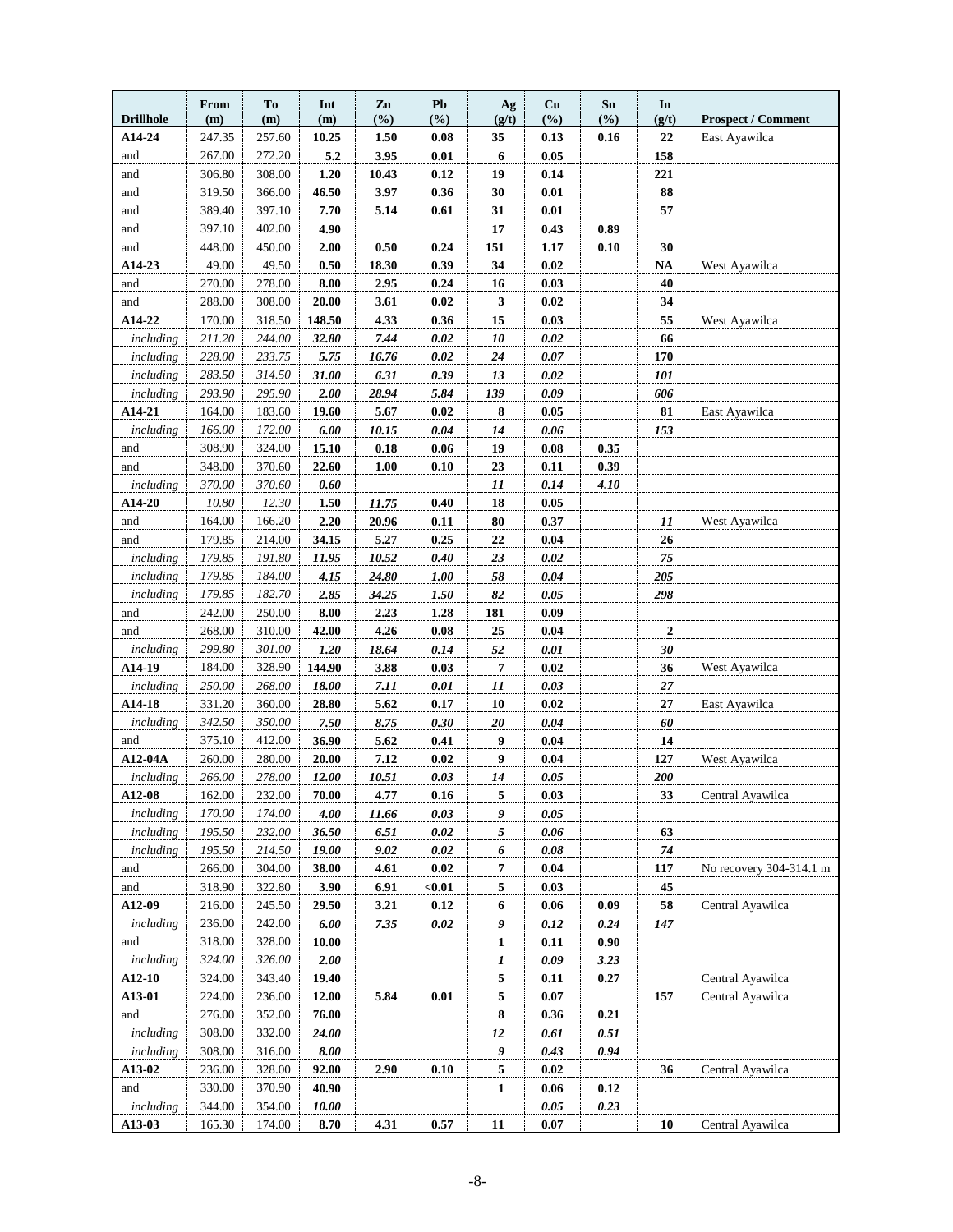| <b>Drillhole</b> | From<br>(m) | T <sub>0</sub><br>(m) | Int<br>(m) | Zn<br>(%) | Pb<br>(%) | Ag<br>(g/t)             | Cu<br>$(\%)$ | Sn<br>(%) | In<br>(g/t)            | <b>Prospect / Comment</b> |
|------------------|-------------|-----------------------|------------|-----------|-----------|-------------------------|--------------|-----------|------------------------|---------------------------|
| A13-04           | 181.85      | 220.85                | 39.00      | 3.69      | 0.06      | $\overline{4}$          | $\bf{0.02}$  |           | 44                     | Central Ayawilca          |
| and              | 266.00      | 332.00                | 66.00      | 2.28      | 0.11      | $\overline{4}$          | $\bf{0.02}$  |           | 28                     |                           |
| and              | 342.00      | 368.00                | 26.00      |           |           | 31                      | 0.69         | 0.22      |                        |                           |
| including        | 348.00      | 360.00                | 12.00      |           |           | 46                      | 0.99         | 0.18      |                        |                           |
| A13-05           | 130.30      | 343.20                | 212.90     | 5.34      | 0.17      | $\overline{15}$         | 0.03         |           | 83                     | West Ayawilca             |
| including        | 130.30      | 179.50                | 49.20      | 10.07     | 0.55      | 32                      | 0.16         | 0.10      | 51                     |                           |
| including        | 150.00      | 166.00                | 16.00      | 18.14     | 0.05      | 39                      | 0.25         | 0.06      | 120                    |                           |
| inclduing        | 316.00      | 326.00                | 10.00      | 12.93     | 0.02      | 42                      | 0.04         |           | 670                    |                           |
| A13-06           | 170.00      | 196.00                | 26.00      | 2.20      | 0.05      | 5                       | 0.01         |           | 11                     | West Ayawilca             |
| and              | 210.00      | 322.00                | 112.00     | 3.71      | 0.04      | 6                       | 0.01         |           | 33                     |                           |
| including        | 262.00      | 322.00                | 60.00      | 4.67      | $0.07\,$  | 7                       | 0.01         |           | 44                     |                           |
| including        | 264.65      | 278.00                | 13.35      | 8.42      | 0.20      | 14                      | 0.02         |           | 25                     |                           |
| including        | 312.00      | 322.00                | 10.00      | 7.85      | 0.07      | 7                       | 0.01         |           | 64                     |                           |
| A13-07           | 75.80       | 76.90                 | 1.10       | 30.00     | 0.06      | 54                      | 0.10         |           | 187                    | West Ayawilca             |
| A13-08           | 322.00      | 337.40                | 15.40      |           |           | $\overline{\mathbf{4}}$ | 0.13         | 0.39      |                        | West Ayawilca             |
| A13-09           | 119.00      | 120.60                | 1.60       | 20.00     | 2.86      | 172                     | $0.10\,$     |           | $\mathbf{N}\mathbf{A}$ |                           |
| A13-10           | 272.00      | 282.00                | 10.00      |           |           | 3                       | 0.07         | 0.51      |                        | Central Ayawilca          |
| and              | 298.00      | 319.50                | 21.50      |           |           | $\overline{\mathbf{3}}$ | 0.13         | 0.20      |                        |                           |
| A13-11           | 328.00      | 344.20                | 16.20      |           |           | $\bf{22}$               | 0.67         | 1.03      |                        | Central Ayawilca          |
| including        | 330.00      | 332.00                | 2.00       |           |           | $77\,$                  | 2.07         | 4.81      |                        |                           |
| A13-12A          | 250         | 268                   | 18.00      | 3.84      | 0.03      | 5                       | 0.05         |           | 56                     | Central Ayawilca          |
| and              | 280.00      | 292.00                | 12.00      | 4.22      | 0.24      | 16                      | 0.05         |           | 17                     |                           |
| and              | 326.00      | 356.80                | 30.80      |           |           | 6                       | 0.17         | 0.54      |                        |                           |
| including        | 326.00      | 328.00                | 2.00       |           |           | $\overline{9}$          | 0.20         | 2.50      |                        |                           |
| A13-15           | 329.20      | 344.00                | 14.80      | 4.80      | 0.01      | 5                       | 0.09         | 0.12      | 101                    | Central Ayawilca          |
| A13-16           | 370.00      | 394.00                | 24.00      | 2.80      | 0.01      | 2                       | $0.01\,$     |           | 110                    | East Ayawilca             |
| A13-17           | 372.10      | 396.00                | 23.90      | 2.90      | 0.18      | 18                      | 0.05         | 0.25      | 22                     | East Ayawilca             |
| A14-18           | 331.20      | 360.00                | 28.80      | 5.62      | 0.17      | 10                      | 0.02         |           | 27                     | East Ayawilca             |
| including        | 342.50      | 350.00                | 7.50       | 8.75      | 0.30      | 20                      | 0.04         |           | 60                     |                           |
| and              | 375.10      | 412.00                | 36.90      | 5.62      | 0.41      | 9                       | 0.04         |           | 14                     |                           |
| <b>DD53</b>      | 226.00      | 280.00                | 54.00      | 3.50      | 0.12      | 8                       | 0.03         |           | 49                     | West Ayawilca             |
| and              | 292.00      | 315.10                | 23.10      | 2.54      | 0.03      | 2                       | $0.01\,$     |           | 19                     |                           |
|                  |             |                       |            |           |           |                         |              |           |                        | West Ayawilca - Includes  |
| <b>DD52B</b>     | 272.00      | 288.00                | 16.00      | $6.00\,$  | 0.12      | 8                       | $0.01\,$     |           | 54                     | 2m no recovery            |
| <b>DD69</b>      | 138.00      | 140.00                | 2.00       | 13.56     | 1.82      | 390                     |              |           | <b>NA</b>              |                           |
| DD70             | 100.00      | 104.00                | 4.00       | 10.45     | $0.04\,$  | 59                      | 0.13         |           | 14                     | West Ayawilca             |
| and              | 156.00      | 170.00                | 14.00      | 4.18      | 0.07      | 12                      | 0.02         |           | $\boldsymbol{2}$       |                           |
| <b>DD71</b>      | 196.00      | 200.00                | 4.00       | 30.90     | 0.32      | 63                      | 0.13         |           | 3                      | West Ayawilca             |

## *Gravity Survey*

In December 2014, the Company completed a gravity survey covering  $12 \text{ km}^2$  at the Ayawilca project over a north-south strike length of approximately 5 km. Data points were collected on a 200 x 200 metre grid, with the main anomalies covered by a 100 x 100 metre grid. A large gravity anomaly was identified (+5mgal), covering an area of approximately 3  $km<sup>2</sup>$  coinciding with and extending beyond the footprint of the magnetic anomalies. The gravity anomaly is believed to be caused in part by semi-massive to massive sulphide accumulations.

During July 2015, the gravity survey was extended a further 5 km of strike to cover a total area of approximately  $25 \text{ km}^2$ . This data has identified additional anomalies outside of the zinc resource area.

## *IP Geophysics*

In July 2015, Tinka carried out an IP geophysical survey covering 9 km<sup>2</sup> at Ayawilca, with the data modelled from surface to a maximum depth of 500 metres below surface\*. Results show a number of strong, coherent chargeability anomalies in the depth range of 150 to 450+ metres, interpreted as zones of disseminated sulphides believed to be highly prospective for zinc. The most significant IP chargeability anomaly, covering approximately 1  $km<sup>2</sup>$  at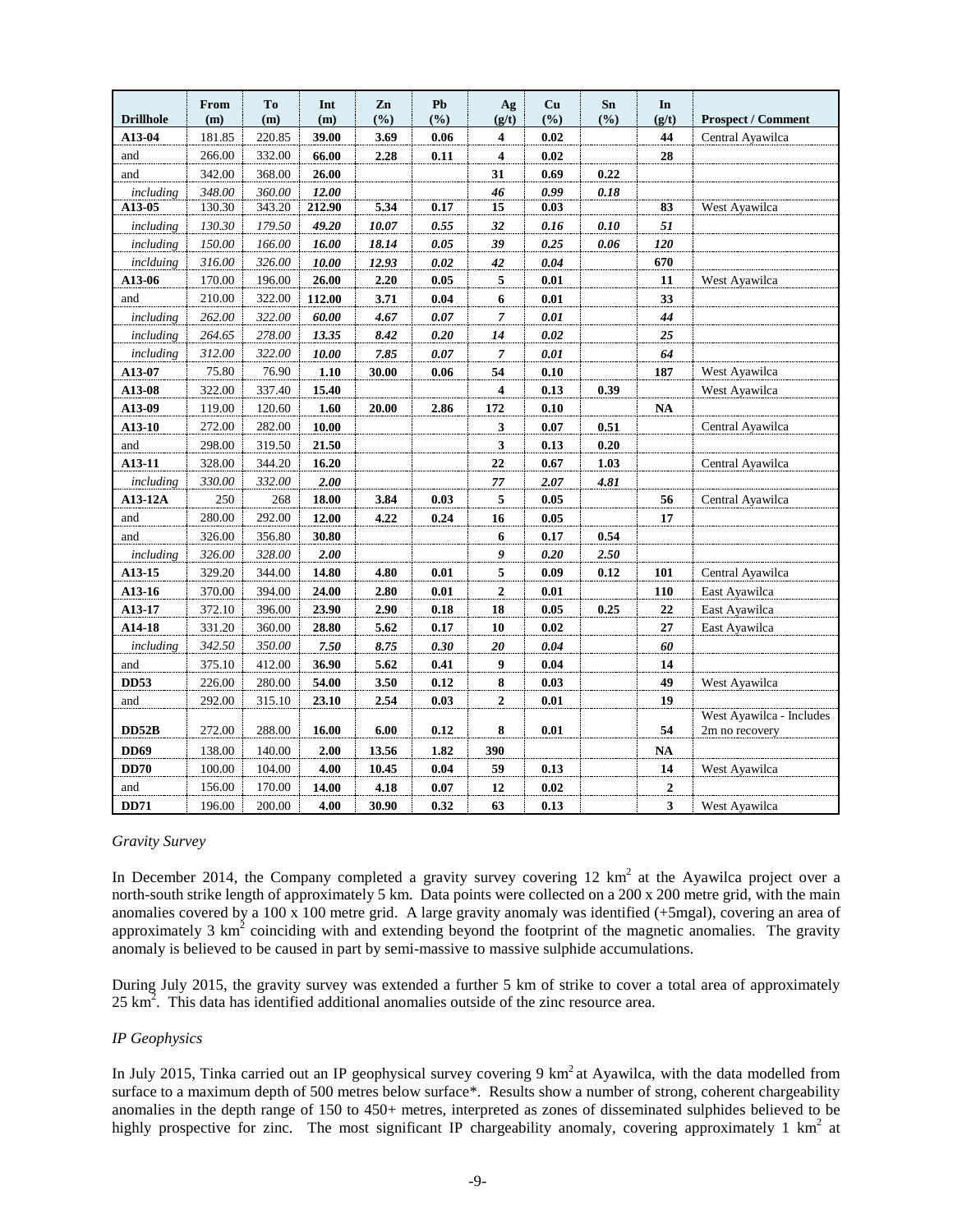Chaucha, is coincident with a zinc-in-soil anomaly, and has had no previous drilling. The Company intends to drill the Chaucha area once drill permits are granted, expected during second half of 2016.

\* A conventional pole-dipole IP survey was carried out on eleven 300 metre-spaced lines each orientated 060 degrees azimuth, using electrode spacing of 120 metres. The data was modelled with a high degree of confidence from surface to maximum depths of between 400 and 500 metres.

## *Colquipucro Silver Project*

Colquipucro is a near-surface, sandstone-hosted, silver oxide project just 2 kilometres north of Ayawilca.

## *Mineral Resource Estimate*

In February 2015 the Company announced an updated Mineral Resource estimate at Colquipucro [\(PR February 26](http://www.tinkaresources.com/s/NewsReleases.asp?ReportID=697874&_Type=News&_Title=Tinka-Announces-Initial-Inferred-Zinc-Resource-of-13.3-Million-Tonnes-Gradi...)  [2015\)](http://www.tinkaresources.com/s/NewsReleases.asp?ReportID=697874&_Type=News&_Title=Tinka-Announces-Initial-Inferred-Zinc-Resource-of-13.3-Million-Tonnes-Gradi...). Mineral Resources are reported within a preliminary pit shell generated in Whittle software at a cut-off of 15 g/t Ag. Indicated Mineral Resources are estimated to total 7.4 million tonnes at an average grade of 60 g/t Ag containing 14.3 million ounces of Ag (Table 4). Inferred Mineral Resources are estimated to total 8.5 million tonnes at an average grade of 48 g/t Ag containing 13.2 million ounces of Ag. A small amount of mineralization was not captured by the Whittle shell.

Mineral Resources are contained within ten north-dipping high grade zones, a gently dipping basal zone, and a low grade halo that encompasses all high grade zones. Overall, the mineral resource covers a region 550 metres in the north-south direction by 380 metres in the east-west direction by about 75 metres thick. The deposit is located on a topographic high and ranges between 4,160 and 4,360 metres elevation. No mineral reserves have yet been estimated at Colquipucro.

| <b>Classification</b> | Tonnage (Mt) | (Moz) |
|-----------------------|--------------|-------|
| Indicated             |              |       |
| Inferred              |              |       |

**Table 4. Mineral Resources at Colquipucro as of February 23, 2015**

 $\overline{\text{Notes:}}$ <br>1.

CIM definitions were followed for mineral resources.

- 2. Mineral resources are reported within a preliminary pit-shell and above a cut-off grade of 15 g/t Ag.
- 3. The cut-off grade is based on a price of US \$24 per ounce silver.
- 4. Numbers may not add due to rounding.

The drill database includes 8,003 m in 45 drill holes. A set of cross-sections and level plans were interpreted to construct three-dimensional wireframe models at a cut-off grade of 60 g/t Ag for the high grade zones and 15 g/t Ag for the low grade halo mineralization. Prior to compositing to two metre lengths, high Ag values were cut to  $360 \text{ g/t}$ Ag in the high grade lenses, and 120 g/t Ag in the low grade halo domain. Block model grades within the wireframe models were interpolated by inverse distance cubed. Density values were estimated from 41 measurements to be 2.48  $t/m<sup>3</sup>$ . Classification into the Indicated and Inferred categories was guided by the drill hole spacing and the continuity of the mineralized zones.

Readers are encouraged to read the entire technical report entitled "Technical Report on the Mineral Resource Estimate for the Ayawilca-Colquipucro Property, Department of Pasco, Peru", dated March 25, 2015 which can be found under the Company's profile on SEDAR at [http://www.sedar.com](http://www.sedar.com/) or on the Company's website at [http://www.tinkaresources.com](http://www.tinkaresources.com/)

# *Colquipucro Drill Results 2006 to 2014*

Tinka completed 8,003 metres in 45 holes of diamond drilling at Colquipucro in several programs between 2006 and 2014. Results of the most recent drill program of 1,578 metres in ten holes were released on [January 15, 2015.](http://www.tinkaresources.com/s/NewsReleases.asp?ReportID=691218&_Type=News&_Title=Tinka-Announces-Results-Of-1600-Metre-Ten-Hole-Drill-Program-At-Colquipucro...) Seven holes (CDD39 to CDD45) intersected near-surface, oxidized, silver mineralization over substantial thicknesses. Three other holes (CDD36 - CDD38) were step-out holes testing the extension of mineralization to the northwest with one hole intersecting significant grade. Table 5 summarizes all of Tinka's drill intersections at Colquipucro, using a 15 g/t silver cut-off over 6 metre intervals.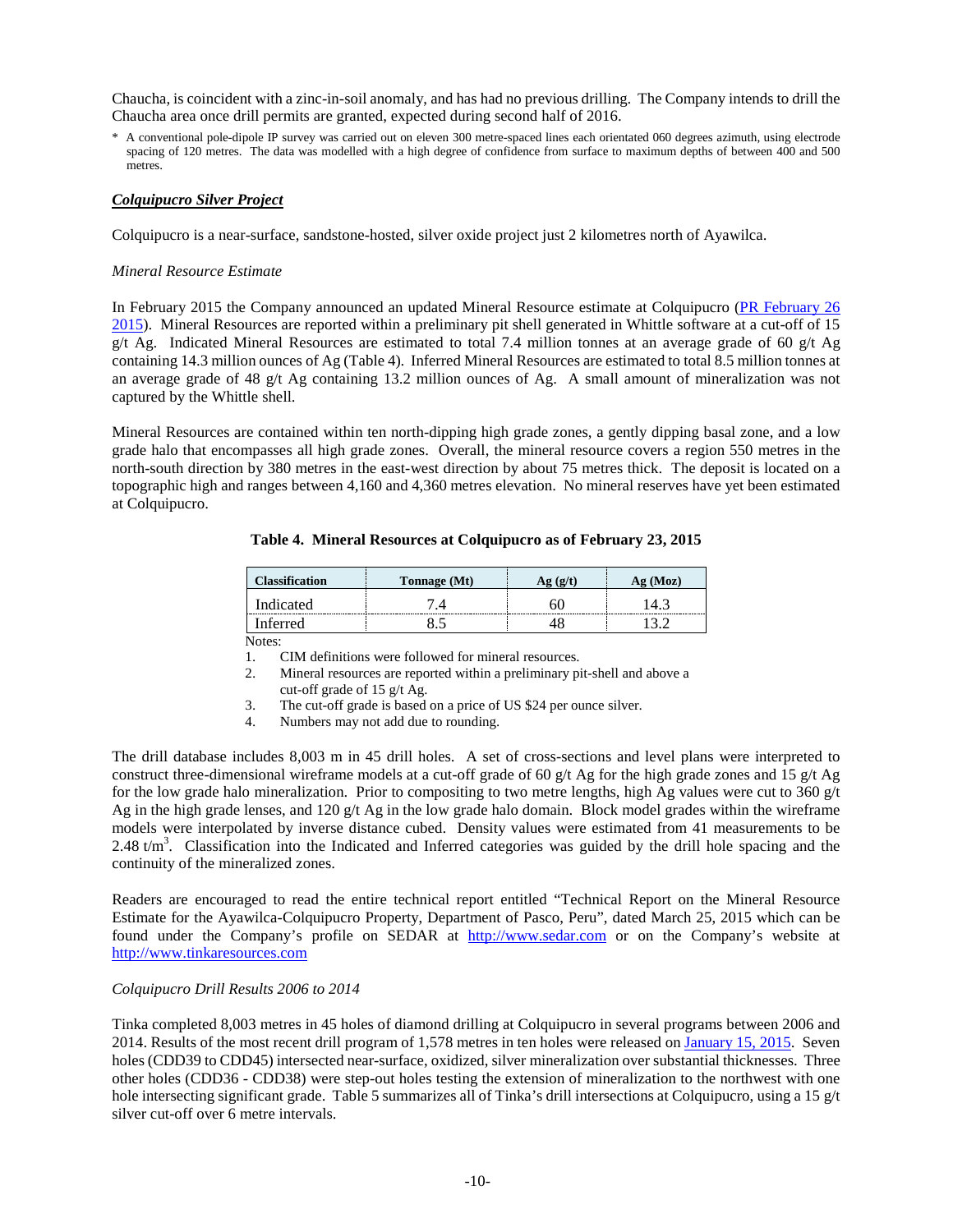The silver mineralization is hosted by oxidized quartz sandstones (Goyllar Group) dipping gently to the southwest. The oxide mineralization occurs in fractured rocks with iron oxides (goethite, jarosite, hematite) after primary sulphides with or without manganese oxide. Relict sulphides are rare, with galena being observed on occasion. Mineralization appears to be enriched at the lower contact of the sandstone with limestone, and in east-west trending fracture zones which dip at moderate angles (30 to 60 degrees) to the north. Beneath the sandstone lies an altered limestone unit approximately 150 metres thick. The limestone hosts minor zinc mineralization at Colquipucro (oxidized or transitional). The true widths of the drill intercepts are between 60% and 100% of the reported down-hole widths.

|                   | From    | To    | <b>Interval</b> | <b>Silver</b> |                                 |
|-------------------|---------|-------|-----------------|---------------|---------------------------------|
| <b>Drill Hole</b> | (m)     | (m)   | (m)             | (g/t)         | <b>Comment</b>                  |
| <b>CDD45</b>      | 4.0     | 140.0 | 136.0           | 75            | 2.7m no recovery in 4 intervals |
| including         | 40.0    | 54.0  | 14.0            | 211           |                                 |
| <b>CDD44</b>      | 6.0     | 80.0  | 74.0            | 54            |                                 |
| and               | 90.0    | 150.0 | 60.0            | 92            |                                 |
| including         | 118.0   | 128.1 | 10.1            | 264           |                                 |
| including         | 136.0   | 140.0 | 4.0             | 383           |                                 |
| CDD43             | 26.0    | 32.0  | 6.0             | 40            |                                 |
| and               | 62.0    | 72.0  | 10.0            | 30            |                                 |
| and               | 86.0    | 94.0  | 8.0             | 34            |                                 |
| and               | 104.0   | 142.9 | 38.9            | 200           | 6.9m no recovery in 3 intervals |
| including         | 120.7   | 131.7 | 11.0            | 605           |                                 |
| <b>CDD42</b>      | 20.0    | 96.0  | 76.0            | 61            |                                 |
| including         | 58.0    | 66.0  | 8.0             | 177           |                                 |
| <b>CDD41</b>      | 6.0     | 92.0  | 86.0            | 90            | 7.1m no recovery in 3 intervals |
| including         | 18.0    | 44.0  | 26.0            | 119           |                                 |
| including         | 66.0    | 78.0  | 12.0            | 198           | 0.8m no recovery in 1 interval  |
| CDD40             | 1.2     | 90.0  | 88.8            | 50            |                                 |
| and               | 154.0   | 216.0 | 62.0            | 51            |                                 |
| including         | 202.0   | 208.0 | 6.0             | 169           |                                 |
| <b>CDD39</b>      | 10.0    | 16.0  | 6.0             | 47            |                                 |
| and               | 36.0    | 84.0  | 48.0            | 25            | 1.5m no recovery in 1 interval  |
| and               | 94.0    | 134.5 | 40.5            | 140           |                                 |
| including         | 102.0   | 106.0 | 4.0             | 699           |                                 |
| <b>CDD37</b>      | 22.0    | 28.0  | 6.0             | 105           |                                 |
| <b>CDD34</b>      | 74.0    | 112.3 | 38.3            | 56            | 0.8m no recovery in 1 interval  |
| CDD33             | 28.0    | 54.0  | 26.0            | 37            |                                 |
| <b>CDD31</b>      | 2.0     | 70.5  | 68.5            | 55            |                                 |
| CDD30             | 2.0     | 106.0 | 104.0           | 96            | 1.8m no recovery in 1 interval  |
| including         | 58.0    | 70.0  | 12.0            | 156           |                                 |
| including         | 92.0    | 106.0 | 14.0            | 201           |                                 |
| <b>CDD29</b>      | $2.0\,$ | 124.0 | 122.0           | 76            | 3.8m no recovery in 2 intervals |
| including         | 44.0    | 68.0  | 24.0            | 123           |                                 |
| including         | 106.0   | 120.0 | 14.0            | 189           | 0.4m no recovery in 1 interval  |
| and               | 158.0   | 180.0 | 22.0            | 23            | 3.9m no recovery in 2 intervals |
| <b>CDD28</b>      | 22.0    | 132.0 | 108.0           | 57            | 3.6m no recovery in 2 intervals |
| including         | 128.0   | 132.0 | 4.0             | 521           |                                 |
| <b>CDD27</b>      | 94.0    | 136.7 | 42.7            | 96            |                                 |
| including         | 118.0   | 126.0 | 8.0             | 298           |                                 |
| CDD <sub>26</sub> | 24.0    | 32.5  | 8.5             | 206           |                                 |
| and               | 84.0    | 162.0 | 78.0            | 38            |                                 |

**Table 5. Summary of Significant Silver Oxide Drill Intersections at Colquipucro**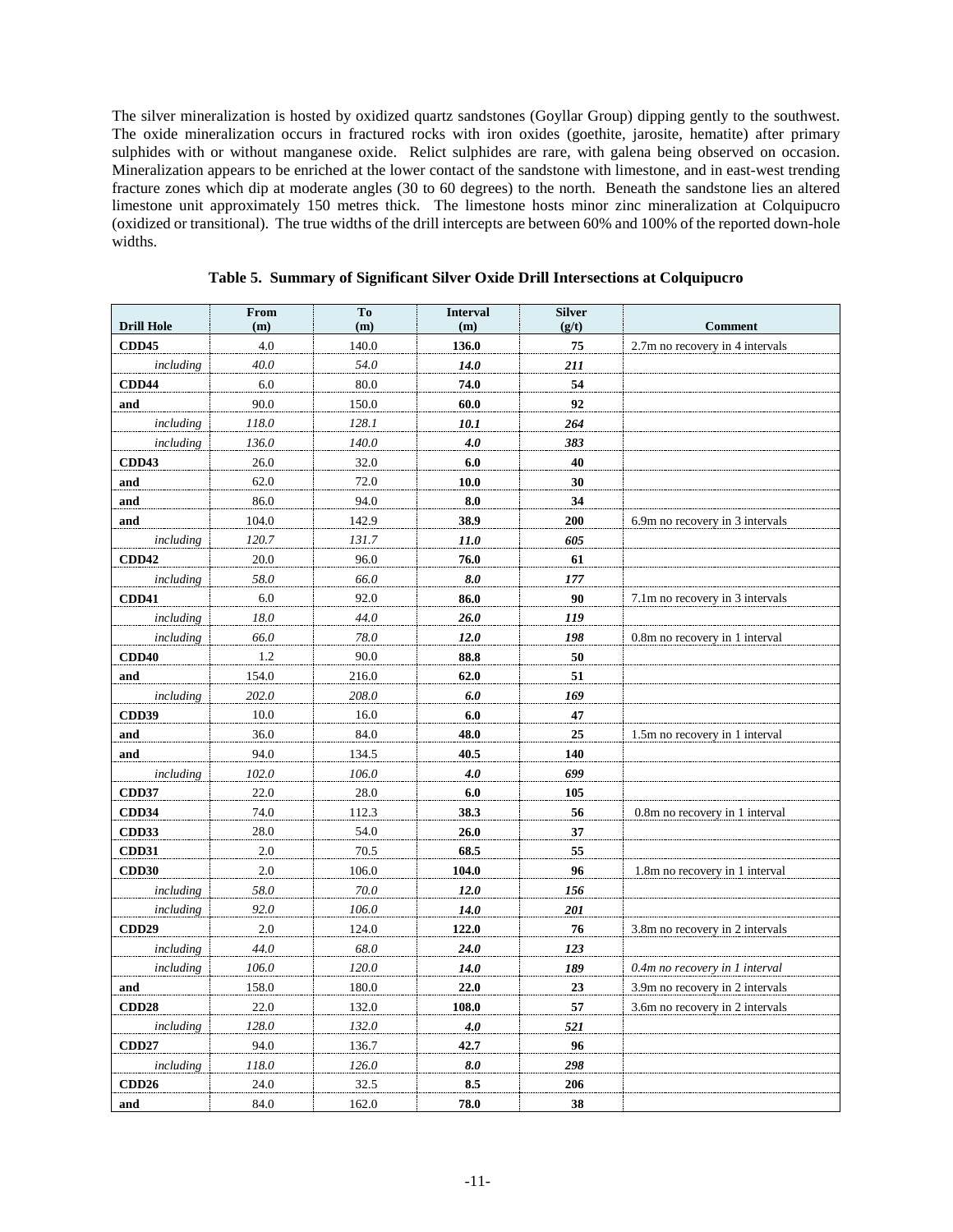|                   | From    | To        | <b>Interval</b> | <b>Silver</b> |                                 |
|-------------------|---------|-----------|-----------------|---------------|---------------------------------|
| <b>Drill Hole</b> | (m)     | (m)       | (m)             | (g/t)         | <b>Comment</b>                  |
| <b>CDD25</b>      | 6.0     | 52.0      | 46.0            | 35            |                                 |
| and               | 70.0    | 114.0     | 44.0            | 36            |                                 |
| <b>CDD24</b>      | 30.0    | 62.0      | 32.0            | 48            |                                 |
| CDD <sub>23</sub> | 12.0    | 92.0      | 80.0            | 105           |                                 |
| including         | 20.0    | 30.0      | $10.0$          | 199           |                                 |
| including         | 38.0    | 52.0      | 14.0            | 179           |                                 |
| including         | 82.0    | 86.0      | 4.0             | 306           |                                 |
| <b>CDD22</b>      | 12.0    | 98.0      | 86.0            | 80            | 1.5m no recovery in 1 interval  |
| including         | 14.0    | 28.0      | 14.0            | 132           |                                 |
| including         | 89.6    | 96.0      | 6.4             | 214           |                                 |
| CDD21             | 14.0    | 108.0     | 94.0            | 91            | 1.3m no recovery in 1 interval  |
| including         | 66.0    | 78.0      | 12.0            | 125           |                                 |
| CDD20             | 22.0    | 88.0      | 66.0            | 30            | 10.4m no recovery in 2 workings |
| CDD19             | 16.0    | 68.0      | 52.0            | 128           |                                 |
| including         | 56.0    | 64.0      | 8.0             | 425           |                                 |
| CDD18             | 100.0   | 124.5     | 24.5            | 23            | 0.5m no recovery in 1 interval  |
| CDD16             | 50.0    | 68.0      | 18.0            | 37            |                                 |
| and               | 85.0    | 98.0      | 13.0            | 102           |                                 |
| and               | 118.0   | 146.0     | 28.0            | 25            | 3.4m no recovery in 2 intervals |
| CDD14             | 22.0    | 32.0      | 10.0            | 66            |                                 |
| and               | 18.0    | $88.0\,$  | 70.0            | 123           |                                 |
| including         | 50.0    | 62.0      | 12.0            | 240           |                                 |
| and               | 104.0   | 118.0     | 14.0            | 87            |                                 |
| CDD12             | 20.0    | 62.0      | 42.0            | 31            |                                 |
| and               | 70.0    | 92.0      | 22.0            | 71            |                                 |
| including         | 84.0    | 90.0      | 6.0             | 157           |                                 |
| <b>CDD11</b>      | 0.0     | $80.0\,$  | 80.0            | 65            |                                 |
| including         | 2.0     | $8.0\,$   | $6.0$           | 221           |                                 |
| and               | 88.0    | 146.0     | 58.0            | 123           |                                 |
| including         | 138.0   | 146.0     | 8.0             | 551           |                                 |
| CDD10             | 120.0   | 142.0     | 22.0            | 31            |                                 |
| CDD9              | 42.0    | 66.0      | 24.0            | 39            |                                 |
| CDD7              | 80.0    | 88.0      | 8.0             | 113           |                                 |
| CDD6              | $0.0\,$ | 66.0      | 66.0            | 83            |                                 |
| including         | $0.0\,$ | $8.0\,$   | 8.0             | 103           |                                 |
| including         | 28.0    | 52.0      | 24.0            | 129           |                                 |
| and               | 116.0   | 120.0     | 4.0             | 212           |                                 |
| CDD4              | $0.0\,$ | 54.0      | 54.0            | 67            |                                 |
| including         | 14.0    | 26.0      | 12.0            | 176           |                                 |
| and               | 96.0    | 128.0     | 32.0            | 265           |                                 |
| including         | 122.0   | $128.0\,$ | $6.0\,$         | 1003          |                                 |
| CD <sub>D</sub> 3 | $0.0\,$ | 32.0      | 32.0            | 65            |                                 |
| including         | 2.0     | 4.0       | 2.0             | 486           |                                 |
| and               | 146.0   | 148.0     | 2.0             | 664           |                                 |
| and               | 162.0   | 186.0     | 24.0            | 80            |                                 |
| CD <sub>D</sub> 2 | 62.0    | 98.0      | 36.0            | 55            |                                 |
| CD <sub>D</sub> 1 | $0.0\,$ | 34.0      | 34.0            | 55            |                                 |
| including         | $0.0\,$ | $4.0\,$   | 4.0             | 154           |                                 |
| and               | 66.0    | 106.0     | 40.0            | 35            |                                 |

**Disclaimer: Non-recovered intervals have been assumed to contain zero grade. NSR = No significant result.**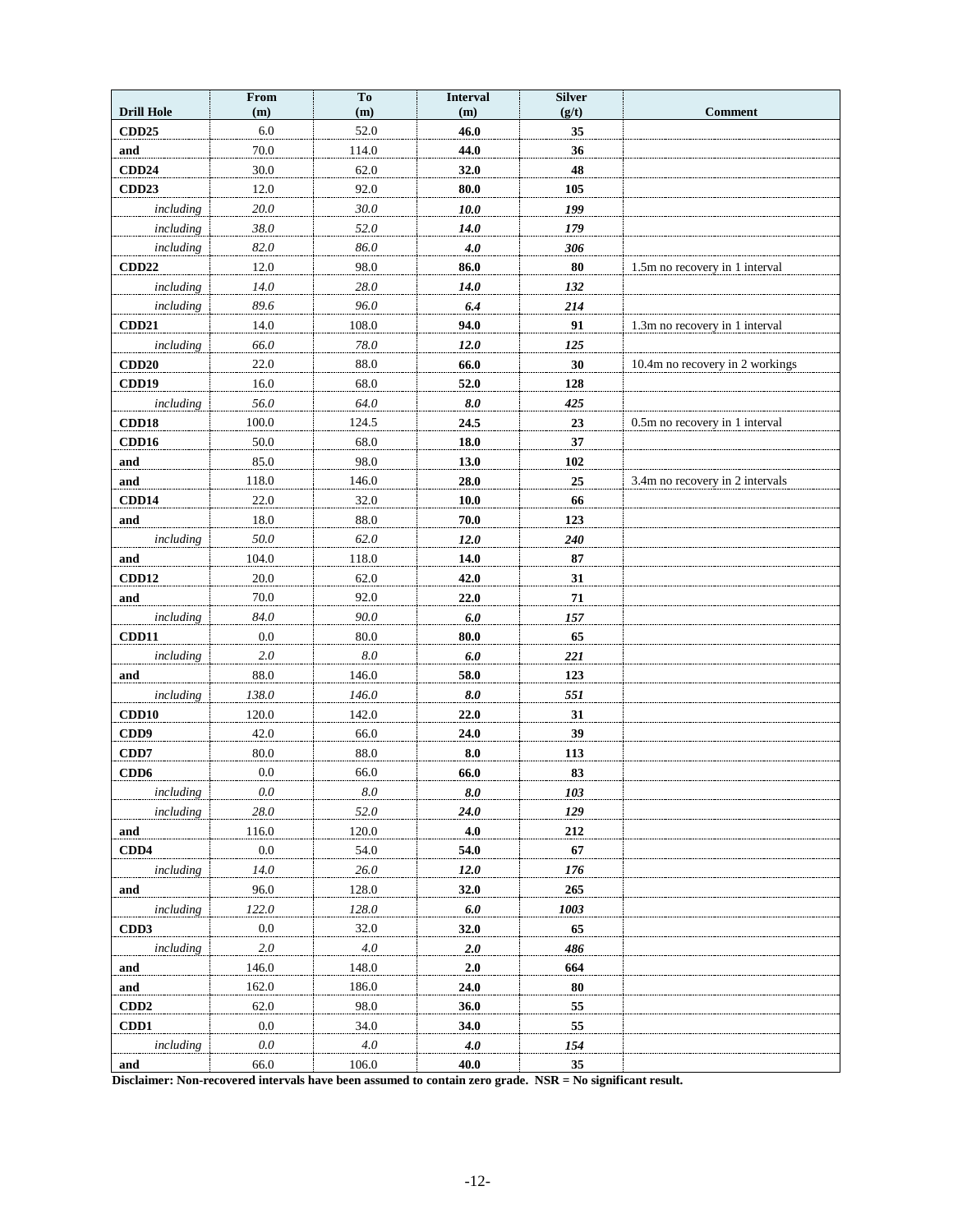## *Metallurgical Testwork and Deposit Modelling*

Silver leach bottle-roll tests were completed on quarter core samples from 10 composite oxide Colquipucro samples during the December 2015 quarter at SGS Lima. Four different size fractions were used; 100% <25mm, 100% <6mm, 100% <2mm, and  $P_{80}$  <75 microns (i.e., 40 test samples in total). Head grades of the 10 samples varied between 20g/t Ag and  $230g/t$  Ag. The concentration of cyanide used in the bottle rolls was a constant 1g/L. Cyanidation time was 10 days for the two coarser fractions, and 3 days for the two finer fractions.

Results: Average silver recoveries for the 10 samples for each size fraction were: 43%, 56%, 69%, and 80% respectively. Recoveries for silver were improved in the higher grade samples. Gold was found to be negligible in the samples. Given the silver leach results, it is likely that crushing to at least  $100\%$  <2mm will be required to achieve reasonable recoveries in any future mining operation. This will have an effect on the operating costs of the project. However, it should be noted that the highest grade part of the deposit is right at surface thus potentially minimizing pre-stripping and other eventual capital expenditure costs. Other smaller scale alternatives could also be considered. Small scale mining (<350 tpd) allows easier permitting and could be a viable option for Colquipucro.

## *Other Projects in Peru*

## *Rurimarac*

The Rurimarac gold project, located in the Department of Ancash in central Peru, is located 35 km from Barrick's Pierina gold mine. The property consists of two 100% owned mining concessions covering 2,000 hectares.

The principal target at Rurimarac lies beneath an outcropping zone of oxide gold mineralization at the contact between siltstone and diorite exposed for almost 1km. Previous sampling in 65 pit and trench samples up to 1 metre deep ranged in grade from 0.1 g/t to 39 g/t gold, with an average grade of 5.1 g/t gold. A single past drill hole which tested the main geochemical target intersected 6 metres @ 3.3g/t gold from 60 metres depth in oxidized rocks. The Company has not completed any drilling on this project. The Company is continuing to review options to move this project forward.

## *Parihuana*

The Company has a 50% joint-venture interest with Duran Ventures Inc. on the Parihuana properties in the Department of Ayacucho 350 km southeast of Lima. The property covers 1,500 hectares of mining concessions. A number of small artisanal mine workings are known. A ground magnetic survey was completed in Q4 2014. This was followed up with surface sampling and mapping in Q1 2015, which identified copper-bearing skarn in limited outcrop surrounding an intrusive rock. The data on these properties is under revision.

## *Esqueleto*

Esqueleto consisting of 1,000 ha, is located a few kilometres from the Los Calatos porphyry copper-molybdenum project in the Department of Moquegua, southern Peru. Los Calatos has a Measured and Indicated Mineral Resource estimate from surface to 700 metres depth of 413 M tonnes at 0.37% copper and 0.026 % molybdenum (Metminco website, 2015).

No known mineralization is on the Esqueleto property, however it occurs along a well-known porphyry trend and may have prospectivity underneath shallow volcanic cover rocks.

## **Qualified Person**

The qualified person for the Company's projects, Dr. Graham Carman (FAUSIMM), President and CEO of the Company, has reviewed and approved the technical information in this MD&A.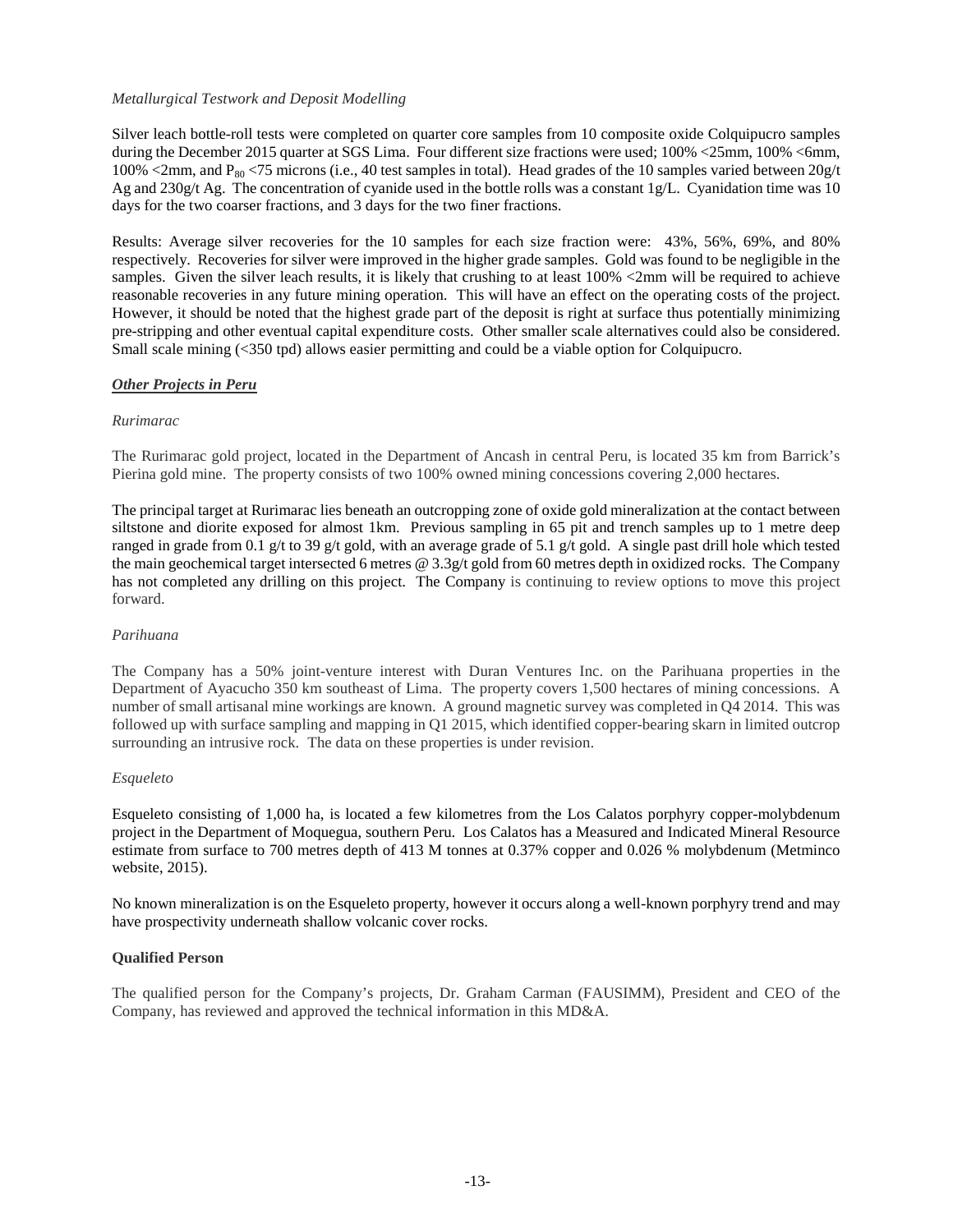## **Selected Financial Data**

The following selected financial information is derived from the unaudited condensed consolidated interim financial statements of the Company.

|                                      |                              | Fiscal 2016          |                              |                              | Fiscal 2015                  |                       |                           | Fiscal 2014                  |
|--------------------------------------|------------------------------|----------------------|------------------------------|------------------------------|------------------------------|-----------------------|---------------------------|------------------------------|
|                                      | <b>Mar. 31</b><br>2016<br>\$ | Dec. 31<br>2015<br>S | <b>Sept. 30</b><br>2015<br>S | <b>Jun. 30</b><br>2015<br>\$ | <b>Mar. 31</b><br>2015<br>\$ | Dec. 31<br>2014<br>\$ | <b>Sept. 30</b><br>2014   | <b>Jun. 30</b><br>2014<br>\$ |
| <b>Operations:</b>                   |                              |                      |                              |                              |                              |                       |                           |                              |
| Revenues                             | Nil                          | Nil                  | Nil                          | Nil                          | Nil                          | Nil                   | Nil                       | Nil                          |
| <b>Expenses</b>                      | (310,627)                    | (440, 784)           | (363, 747)                   | (821, 367)                   | (365,039)                    | (415,041)             | (1,275,698)               | (265, 424)                   |
| Other items                          | (50, 377)                    | (13,020)             | 134,370                      | (5,172)                      | 99,574                       | 45,708                | (1,744,396)               | (6,734)                      |
| Net loss and<br>comprehensive loss   | (361,004)                    | (453, 804)           | (229, 377)                   | (826, 539)                   | (265, 465)                   |                       | $(369,333)$ $(3,020,094)$ | (272, 158)                   |
| Loss per share<br>-basic and diluted | (0.00)                       | (0.00)               | (0.00)                       | (0.01)                       | (0.00)                       | (0.00)                | (0.04)                    | (0.00)                       |
| Dividends per share                  | Nil                          | Nil                  | Nil                          | Nil                          | Nil                          | Nil                   | Nil                       | Nil                          |
| <b>Balance Sheet:</b>                |                              |                      |                              |                              |                              |                       |                           |                              |
| Working capital                      |                              |                      |                              |                              |                              |                       |                           |                              |
| (deficiency)                         | 3,661,246                    | 4,520,484            | 6,419,711                    | 8,807,814                    | 2,500,327                    | 3,313,893             | 5,490,211                 | (71,310)                     |
| Total assets                         | 24,614,226                   | 25,167,499           | 25,808,464                   | 25,737,199                   | 19,010,500                   | 19,251,893            | 19,698,993                | 12,686,543                   |
| Total long-term liabilities          | Nil                          | Nil                  | Nil                          | Nil                          | Nil                          | Nil                   | Nil                       | Nil                          |

## **Results of Operations**

*Three Months Ended March 31, 2016 Compared to Three Months Ended December 31, 2015*

During the three months ended March 31, 2016 ("Q2") the Company reported a net loss of \$361,004, compared to a net loss of \$453,804 for the three months ended December 31, 2015 ("Q1"), a decrease in loss of \$92,800. The decrease in loss is mainly attributed to:

- (i) \$32,640 audit fees incurred in Q1 due to the timing of audit services rendered for the Company's year-end financial statements. No audit services were incurred in Q2;
- (ii) a \$16,721 decrease in share-based compensation. During Q1 the Company granted share options to purchase 580,000 common shares and recorded compensation expense of \$18,291 and recorded a further \$9,852 on the vesting of share options previously granted. During Q2 the Company recorded share-based compensation of \$11,422 on the vesting of share options which were previously granted. No share options were granted during Q2; and
- (iii) a \$82,126 decrease in office, salaries, wages and benefits, and travel and related costs, from \$214,775 during Q1 to \$131,649 during Q2 due to the completion of drilling activities at the end of calendar 2015 and the reduction of staffing and activities in Peru.

The decrease in loss during Q2 was partially offset by a \$33,828 increase in foreign exchange loss, from \$26,130 in Q1 to \$59,958 in Q2.

## *Six Months Ended March 31, 2016 Compared to Six Months Ended March 31, 2015*

During the six months ended March 31, 2016 (the "2016 period"), the Company reported a net loss of \$814,808 (\$0.00 per share), compared to a net loss of \$634,798 (\$0.00 per share) for the six months ended March 31, 2015 (the "2015 period"), an increase in loss of \$180,010. The increase in loss in the 2016 period is primarily attributed to an increase of foreign exchange loss of \$209,588, from a foreign exchange gain of \$123,500 during the 2015 period to a foreign exchange loss of \$86,088 during the 2016 period. The increase in foreign exchange loss for the 2016 period was due to the decline of the Canadian dollar compared to the U.S. and Peruvian currencies.

General and administrative expenses decreased by \$28,669, from \$780,080 during the 2015 period to \$751,411 during the 2016 period. Specific expenses of note are as follows: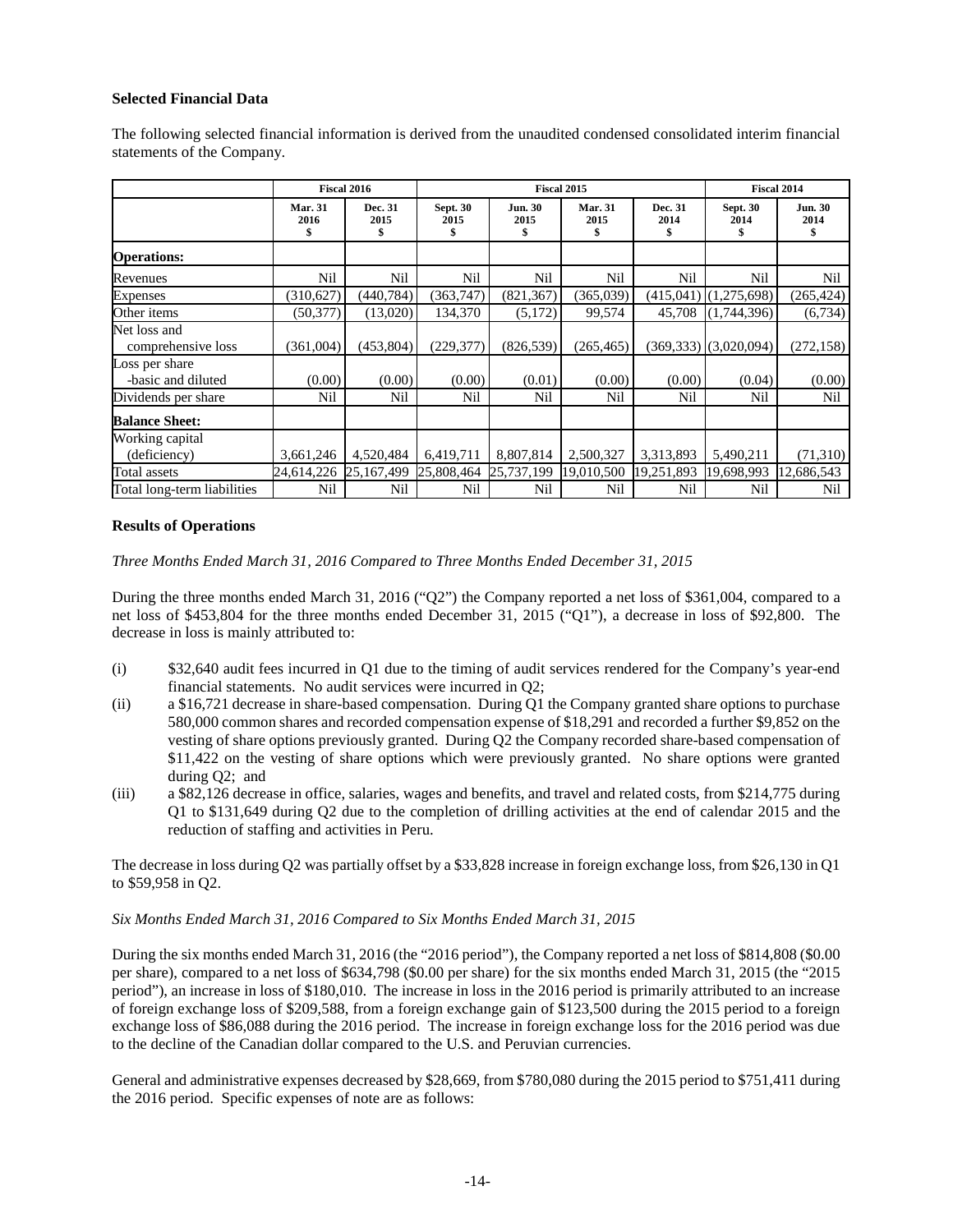- (i) during the 2016 period the Company was billed \$19,700 (2015 \$24,375) for accounting and administration services provided by Chase Management Ltd. ("Chase") a private company owned by Mr. Nick DeMare, the Chief Financial Officer ("CFO") and a director of the Company. In addition, the Company was billed \$2,010 (2015 - \$2,010) by Chase for office space provided;
- (ii) during the 2016 period the Company expensed \$110,602 (2015 \$90,973) for professional expenses, of which:
	- $$73,277$  (2015 \$47,100) was billed by directors and officers of the Company;
	- \$7,325 (2015 \$15,938) was reimbursed to public companies with certain common directors for shared personnel, office and other costs; and
	- \$30,000 (2015 \$27,935) was billed by various parties for financial advisory services.

The Company also capitalized \$55,419 (2015 - \$45,900) professional fees to exploration and evaluation assets. See also "Transactions with Related Parties";

- (iii) share-based compensation of \$20,018 (2015 \$26,835) was recorded during the 2016 period relating to the granting of 580,000 (2015 - 350,000) share options. During the 2016 period the Company also recorded share-based compensation of \$19,547 (2015 - \$36,921) on the vesting of stock options which were previously granted;
- (iv) during the 2015 period the Company incurred \$13,500 for investor relations services. During the 2016 period the Company did not conduct any investor relations activities with third parties; and
- (v) audit fees of \$32,640 (2015 \$32,808) were incurred for the Company's year-end financial statements.

During the 2016 period the Company completed the 2015 drilling program at the Ayawilca Project and incurred \$1,991,548 (2015 - \$2,436,522) for mineral property interests exploration expenditures and acquisition costs, comprising \$1,713,275 (2015 - \$1,465,091) on the Ayawilca Project, \$79,036 (2015 - \$711,519) on the Colquipucro Project, and \$199,237 (2015 - \$259,912) for IVA tax in Peru. During fiscal 2015 the Company made applications and received recoveries of \$260,803 (fiscal 2014 - \$17,056) VAT tax in Peru. See also "Exploration Projects".

The carrying costs of the Company's exploration and evaluation assets are as follows:

|             |                            | As at March 31, 2016                           |            |                                  | As at September 30, 2015                       |                   |
|-------------|----------------------------|------------------------------------------------|------------|----------------------------------|------------------------------------------------|-------------------|
|             | Acquisition<br>Costs<br>\$ | <b>Deferred</b><br><b>Exploration</b><br>Costs | Total      | <b>Acquisition</b><br>Costs<br>Φ | <b>Deferred</b><br><b>Exploration</b><br>Costs | <b>Total</b><br>Φ |
| Colquipucro | 338,330                    | 7,413,735                                      | 7.752.065  | 338,330                          | 7.334,699                                      | 7,673,029         |
| Ayawilca    | 132,211                    | 10,606,567                                     | 10,738,778 | 124,260                          | 8.901.243                                      | 9,025,503         |
| Other       | 7,762                      | 2,290,901                                      | 2,298,663  | 7,762                            | 2,091,664                                      | 2,099,426         |
|             | 478,303                    | 20,311,203                                     | 20,789,506 | 470.352                          | 18,327,606                                     | 18,797,958        |

Exploration and evaluation activities incurred during the six months ended March 31, 2016 and fiscal 2015 are as follows:

|                                      | Colquipucro<br>ъ | Avawilca<br>а | Other<br>\$              | <b>Total</b><br>\$ |
|--------------------------------------|------------------|---------------|--------------------------|--------------------|
| <b>Balance at September 30, 2014</b> | 6,446,442        | 5,470,314     | 1,805,357                | 13,722,113         |
| <b>Exploration costs</b>             |                  |               |                          |                    |
| Assays                               | 23.146           | 181.224       | $\overline{\phantom{a}}$ | 204,370            |
| Camp costs                           | 46,219           | 122,799       | $\overline{\phantom{a}}$ | 169,018            |
| Community relations                  | 88,998           | 84,166        | $\overline{\phantom{a}}$ | 173,164            |
| Consulting                           | 60,950           | 60,950        |                          | 121,900            |
| Depreciation                         | 5,728            | 17,236        | $\overline{\phantom{a}}$ | 22,964             |
| <b>Drilling</b>                      | 229,812          | 1,447,792     | ٠                        | 1,677,604          |
| Environmental                        | 13,313           | 13.490        |                          | 26,803             |
| Exploration site                     | 48,722           | 282,864       | $\overline{\phantom{a}}$ | 331,586            |
| Field equipment                      | 2,879            | 120,339       |                          | 123,218            |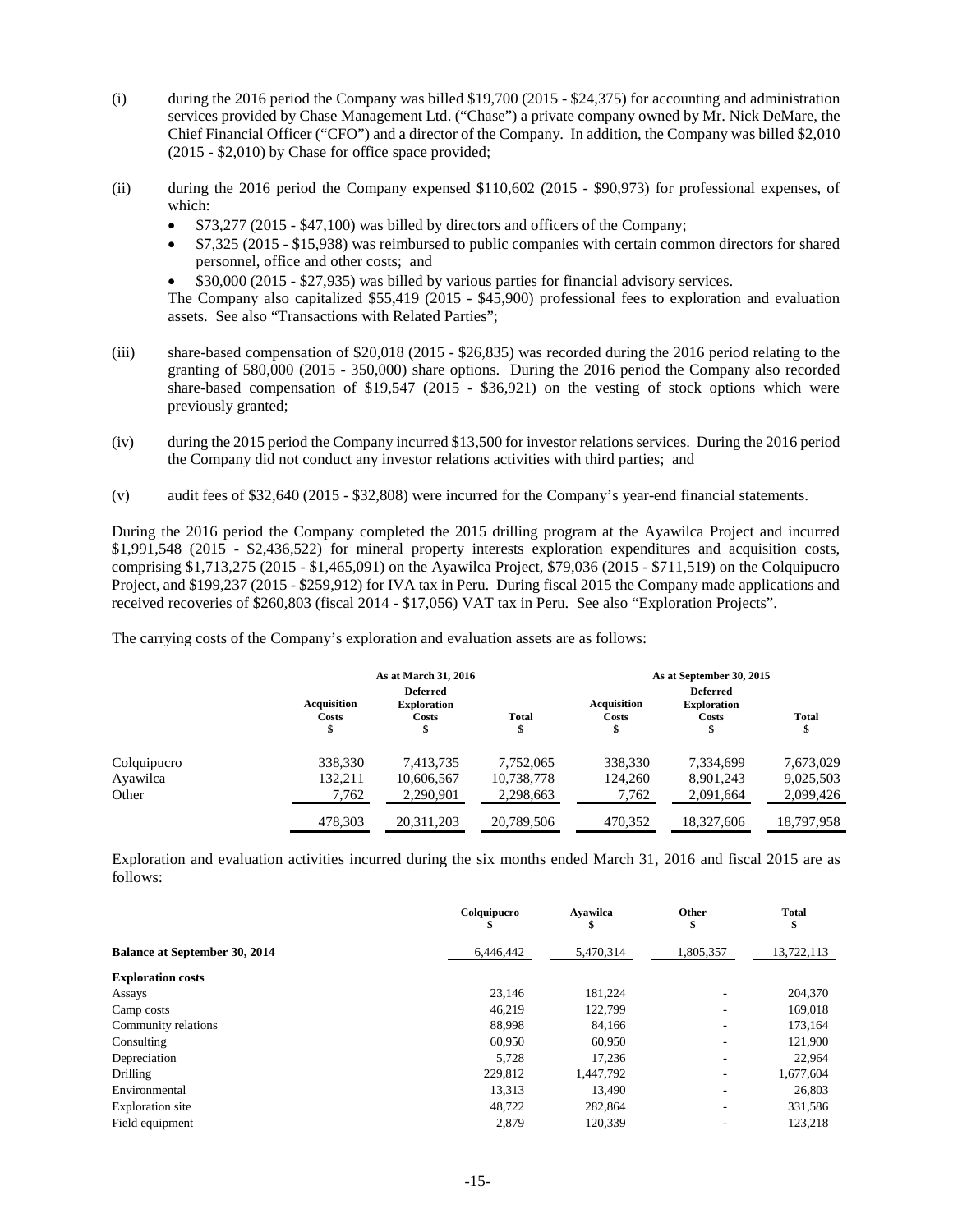|                                      | Colquipucro<br>\$ | Ayawilca<br>\$ | Other<br>\$ | <b>Total</b><br>\$ |
|--------------------------------------|-------------------|----------------|-------------|--------------------|
| Fuel                                 | 35,139            | 158,097        |             | 193,236            |
| Geological                           | 57,410            | 182,535        |             | 239,955            |
| Geophysics                           | 59,519            | 242,335        |             | 301,854            |
| Metallurgical test work              |                   | 2,916          |             | 2,916              |
| <b>Salaries</b>                      | 428,356           | 396,286        |             | 824,642            |
| Software and database management     | 23,756            | 23,756         |             | 47,512             |
| Transportation                       | 39,561            | 168,151        |             | 207,712            |
| Travel                               | 3,028             | 4,345          |             | 7,373              |
| VAT incurred                         |                   |                | 547,110     | 547,110            |
| VAT recovered                        |                   |                | (260, 803)  | (260, 803)         |
|                                      | 1,166,546         | 3,509,281      | 286,307     | 4,962,134          |
| <b>Acquisition costs</b>             |                   |                |             |                    |
| Concession payments                  | 60,041            | 45,908         | 7,762       | 113,711            |
| <b>Balance at September 30, 2015</b> | 7,673,029         | 9,025,503      | 2,099,426   | 18,797,958         |
| <b>Exploration costs</b>             |                   |                |             |                    |
| Assays                               |                   | 30,168         |             | 30,168             |
| Camp costs                           | 4,372             | 87,786         |             | 92,158             |
| Community relations                  | 16,786            | 123,528        |             | 140,314            |
| Consulting                           | 17,034            | 17,034         |             | 34,068             |
| Depreciation                         | 177               | 7,874          |             | 8,051              |
| Drilling                             |                   | 667,554        |             | 667,554            |
| Environmental                        | 6,672             | 106,536        |             | 113,208            |
| <b>Exploration</b> site              | 5,806             | 87,020         |             | 92,826             |
| Field equipment                      |                   | 9,373          |             | 9,373              |
| Fuel                                 | 8,660             | 29,289         |             | 37,949             |
| Geological                           |                   | 164,681        |             | 164,681            |
| Geophysics                           | 2,012             | 20,065         |             | 22,077             |
| Salaries                             | 5,463             | 303,596        |             | 309,059            |
| Software and database management     | 7,880             | 7,880          |             | 15,760             |
| Transportation                       | 4,174             | 42,940         |             | 47,114             |
| VAT incurred                         |                   |                | 199,237     | 199,237            |
|                                      | 79,036            | 1,705,324      | 199,237     | 1,983,597          |
| <b>Acquisition costs</b>             |                   |                |             |                    |
| Concession payments                  |                   | 7,951          |             | 7,951              |
| <b>Balance at March 31, 2016</b>     | 7,752,065         | 10,738,778     | 2,298,663   | 20,789,506         |

The Company did not complete any equity financings during the six months ended March 31, 2016 and 2015.

## **Financial Condition / Capital Resources**

The Company's ability to continue as a going concern is dependent upon the ability of the Company to obtain the necessary financing to develop properties and to establish future profitable production. To date the Company has not earned significant revenues and is considered to be in the exploration stage. The Company's operations are funded from equity financings which are dependent upon many external factors and may be difficult to impossible to secure or raise when required. As at March 31, 2016 the Company had working capital in the amount of \$3,661,246. The Company has recently completed its 2015 drilling program and does not anticipate any significant drilling activities until the fall of 2016. Management considers that the Company has sufficient funds to maintain ongoing corporate overhead and field expenses, compile and assess the results of the 2015 drill program and continue ongoing exploration activities on its existing mineral projects. Exploration activities may change as a result of ongoing results and recommendations or the Company may acquire additional properties which may entail significant exploration commitments. While the Company has been successful in securing financings in the past, there is material uncertainty it will be able to do so in the future.

## **Off-Balance Sheet Arrangements**

The Company has no off-balance sheet arrangements.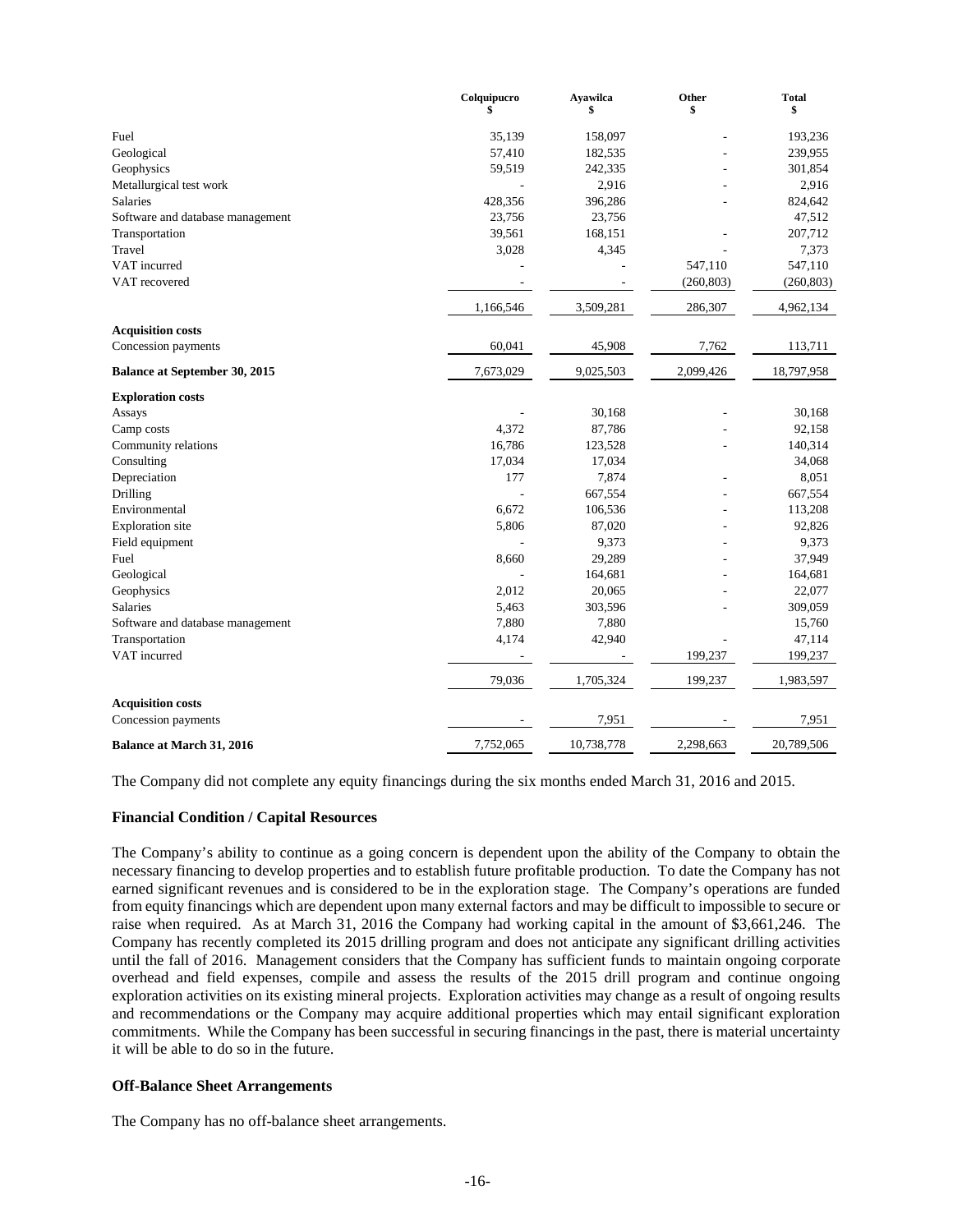## **Proposed Transactions**

The Company has no proposed transactions.

## **Critical Accounting Estimates**

The preparation of financial statements in conformity with IFRS requires management to make estimates and assumptions that affect the reported amounts of assets and liabilities and disclosure of contingent assets and liabilities at the date of the financial statements, and the reported amounts of revenues and expenditures during the reporting period. Examples of significant estimates made by management include estimating the fair values of financial instruments, valuation allowances for deferred income tax assets and assumptions used for share-based compensation. Actual results may differ from those estimates.

A detailed summary of all the Company's significant accounting policies is included in Note 3 to the September 30, 2015 annual consolidated financial statements.

## **Changes in Accounting Policies**

There are no changes in accounting policies.

## **Transactions with Related Parties**

A number of key management personnel, or their related parties, hold positions in other entities that result in them having control or significant influence over the financial or operating policies of those entities. Certain of these entities transacted with the Company during the reporting period.

#### (a) *Transactions with Key Management Personnel*

During the six months ended March 31, 2016 the Company has recognized a total of \$240,243 (2015 - \$213,999) for compensation with respect to the Company's CEO (Dr. Carman), the Company's current VP Exploration (Mr. Alvaro Fernandez-Baca), former VP Exploration (Mr. John Nebocat), and the Company's CFO (Mr. Nick DeMare) as follows:

|                                               | 2016<br>\$ | 2015<br>\$ |
|-----------------------------------------------|------------|------------|
| Management fees - Dr. Carman                  | 110,000    | 110,000    |
| Professional fees - Mr. DeMare                | 15,000     | 15,000     |
| Professional fees - Mr. Fernandez-Baca        | 95.696     |            |
| Professional fees - Mr. Nebocat               |            | 54,000     |
| Share-based compensation - Dr. Carman         | 9.134      | 34,999     |
| Share-based compensation - Mr. Fernandez-Baca | 10,413     |            |
|                                               | 240.243    | 213.999    |

The Company has expensed \$110,000 (2015 - \$110,000) to management fees, \$55,277 (2015 - \$23,100) to professional fees and \$19,547 (2015 - \$34,999) for share-based compensation. In addition the Company capitalized \$55,419 (2015 - \$45,900) to exploration and evaluation assets.

As at March 31, 2016, \$nil (2015 - \$27,333) remained unpaid.

## (b) *Transactions with Other Related Parties*

(i) During the six months ended March 31, 2016 and 2015 the following amounts were incurred for professional services provided by non-management current and former directors of the Company (Messrs. David Henstridge and William Lee):